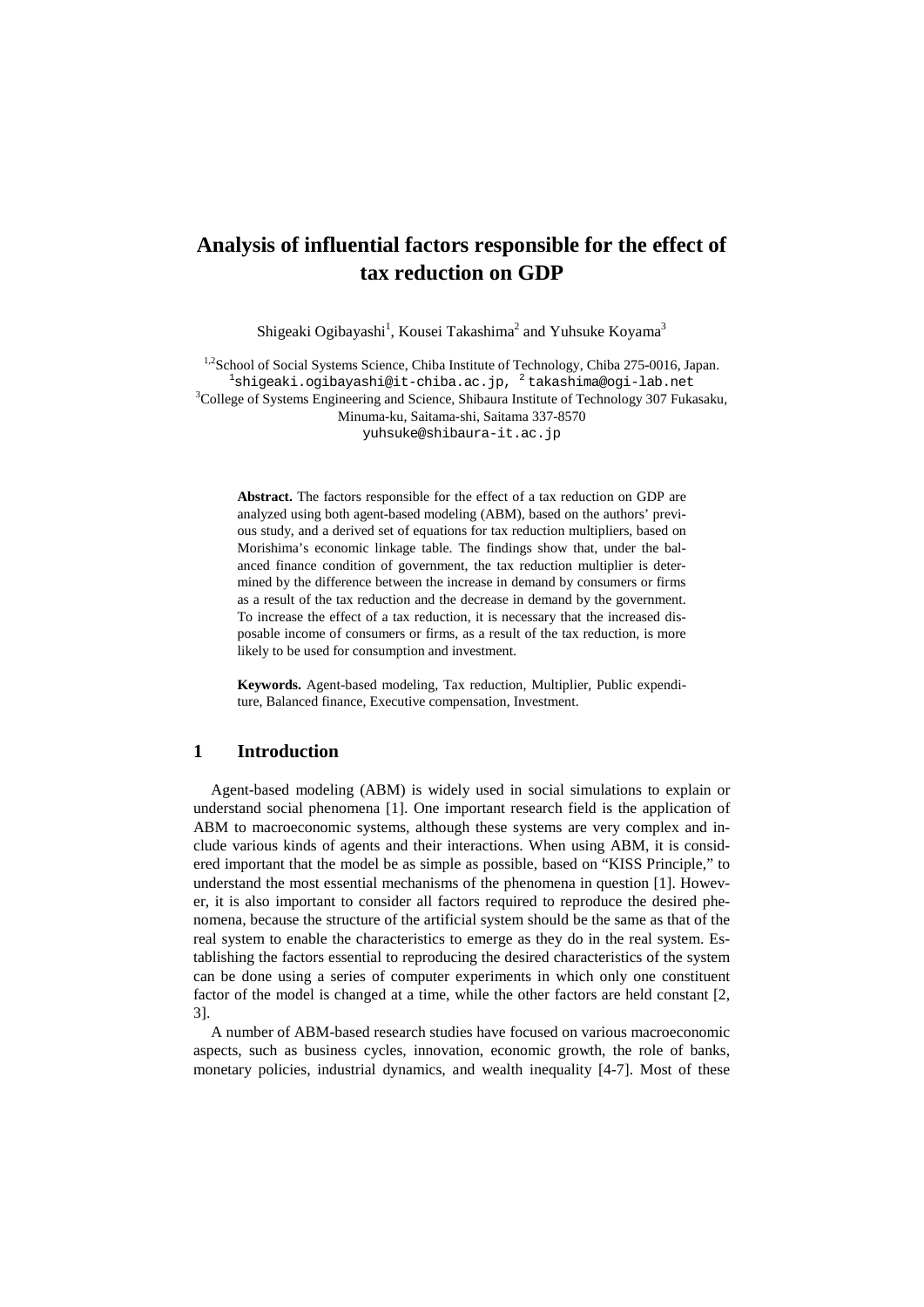studies reported some new finding, but the model constitutions were different in each case. This makes it difficult to identify the crucial assumptions of each model and to what extent the assumptions are important in reproducing the phenomena under concern. Researchers have also developed relatively more practical models that simulate multiple-market economic structures as elaborately as possible [8, 9]. However, given the nature of these economic phenomena, these studies have not fully clarified the structural factors of the model that are important for their reproducibility.

Another potential area for applying ABM in the real world is government policy formulation, in areas such as tax reduction and public expenditure. According to Keynes' multiplier theory [10], government public expenditure and tax reductions are effective policies to promote a macro economy. However, the multipliers of these public policies are relatively small when compared to the values expected by the marginal propensity to consume, the reason for which is not well understood.

Motivated by this lack of understanding, the authors constructed a simple, artificial economic model consisting of consumers, three types of producers, a bank, and a government. The conditions required for the model to reproduce the positive influence of a tax reduction on GDP were then analyzed, with the intention of revealing and explaining the mechanism that makes the public policy multiplier so low. The findings show that inefficiency in government expenditure, executive compensation, and internal funds for investment are all factors responsible for the positive influence of a tax reduction on GDP. Here, inefficiency of public expenditure is defined as the ratio of firm subsidies to the sum of firm subsidies and market purchases [11, 12].

In the present study, additional simulations were conducted to clarify the mechanism explaining why the above factors in the model are responsible for reproducing the positive influence of a tax reduction on GDP. In addition, we derived a set of equations for the tax reduction multiplier based on our revised version of Morishima's economic linkage table [13], and compared the influence of the above-mentioned factors against the results calculated using ABM.

In general, theoretical approaches in macroeconomics that assume complete equilibrium between demand and supply and neglect the diversity of agents cannot describe complex systems well. However, these approaches have the advantage of being able to describe the mechanism behind the relationships among the influential factors. In explaining the influence of a tax reduction on GDP, important factor would not be the price in equilibrium, but the flow of funds among agents. In such cases, confirming whether the results calculated using ABM can be explained by theoretically derived equations could be an effective measure to validate the ABM study.

## **2 Simulation Model**

### **2.1 Outline of model**

The agent-based model of the artificial economic system in the present study comprises consumers, producers, a bank, and a government as autonomous decisionmaking agents. Consumers and producers are each divided into three types of agent.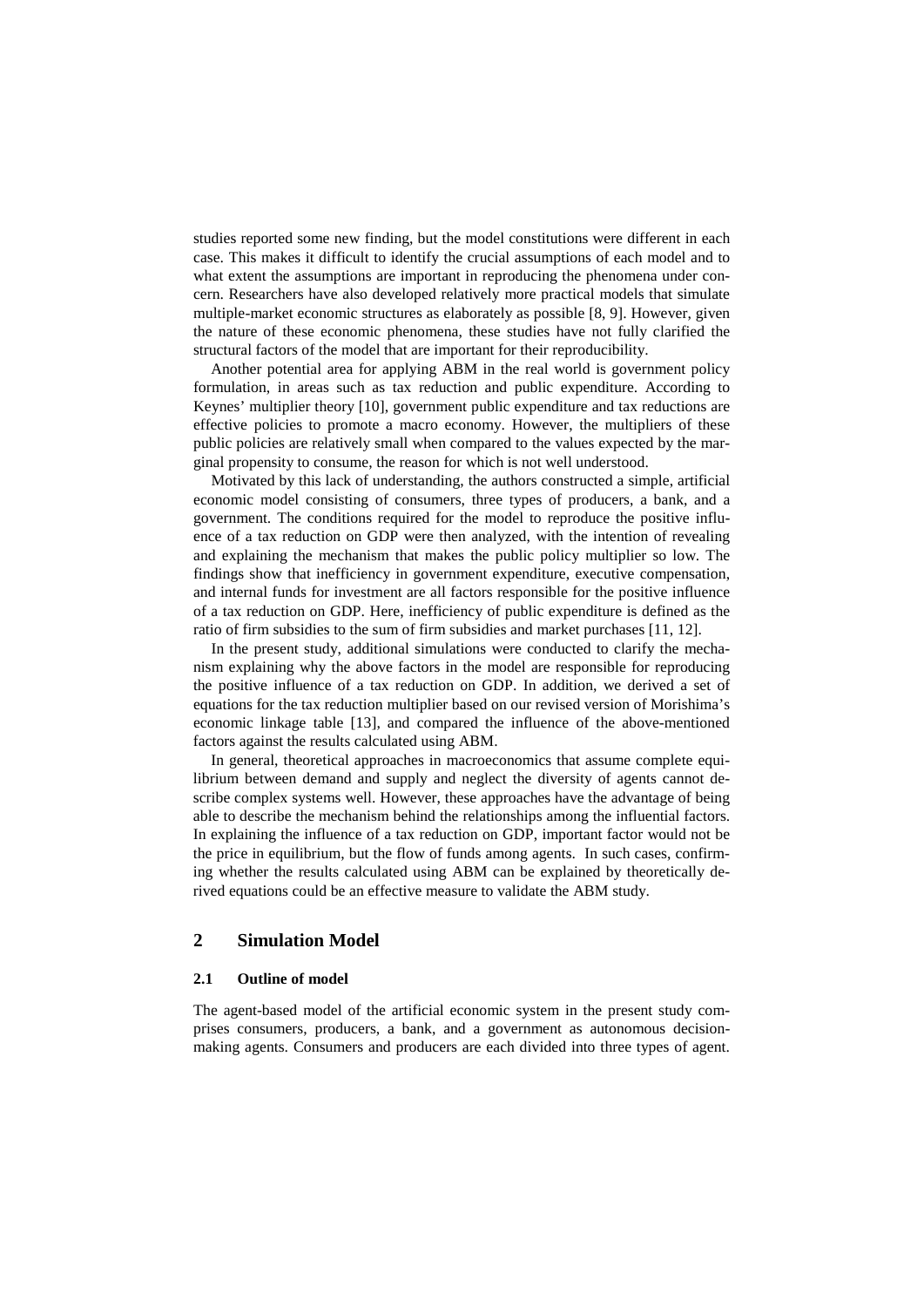Each agent is heterogeneous in its state variables and other parameters included in their action rules. Table 1 outlines the agents and their action rules.

| Agent       | Type                   | Output to be<br>supplied          | Product type to<br>purchase                | Outline of action rules                                                                                                                 |  |  |  |
|-------------|------------------------|-----------------------------------|--------------------------------------------|-----------------------------------------------------------------------------------------------------------------------------------------|--|--|--|
|             |                        |                                   |                                            |                                                                                                                                         |  |  |  |
| Consumer    | Worker                 | The labor force for<br>firms      |                                            | Consumers work and obtain wage at producer, bank or government .<br>pay tax, and purchase consumption goods. Income is divided into the |  |  |  |
|             | Executive              | Management for<br>firms           | Consumption<br>goods                       | money for consumption and deposit by Keynesian consumption<br>function. The consumer is assumed to select and purchase the              |  |  |  |
|             | Public workers         | The labor force for<br>government |                                            | cheapest one among products.                                                                                                            |  |  |  |
|             |                        |                                   |                                            | Producers hire consumers, produce and sell products, pay wages<br>land tax.                                                             |  |  |  |
|             | Retailer               | Consumption goods                 | Consumption goods,<br>Materials, Equipment | The retailers and raw material makers decide both the amount and<br>price of each class of product according to its state of amount of  |  |  |  |
| Producer    | Raw-material-<br>maker | Material goods                    | Consumption goods,<br>Eauipment            | lstock.                                                                                                                                 |  |  |  |
|             | Equipment-maker        | Equipment                         |                                            | The equipment-maker produces equipment in line with the<br>requirements of the retailers and wholesalers.                               |  |  |  |
| <b>Bank</b> | <b>Bank</b>            | The fund for<br>producers         |                                            | The bank keeps the surplus money of other agents in their<br>respective bank accounts, and lends money.                                 |  |  |  |
| Government  | Government             | Redistribution of<br>wealth       | Consumption<br>goods.                      | The government collects tax from other agent, pays wage to public<br>worker and scends remaining money on excenditure of cublic colicy. |  |  |  |

**Table 1.** Outline of agents and their action rules.

### **2.2 Sequence of actions**

The set of actions for each agent comprise period-based units, where one period is assumed to correspond to one month in the real system. During each period, agents act and interact with each other according to a sequence of seven steps. At the end of the sequence for each period, a GDP value is calculated based on an input-output table obtained by summing each agent's account data. The details of the seven steps describing the sequence of agents' actions are as follows:

- 1. Agents pay any unpaid tax for the previous period. After paying tax, agents create a budget plan for consumption, paying wages, or public spending.
- 2. Raw material makers decide on the amount and price of products to be produced, produce several types of raw materials, and supply these to the material goods market.
- 3. Retailers decide on the amount and price of products to be produced, purchase raw materials in the material goods market, produce several types of consumption goods, and supply these products to the consumption goods market.
- 4. Consumers, retailers, raw material makers, and the government purchase products in the consumption goods market.
- 5. Retailers and raw material makers judge the necessity of investment based on total sales in previous periods and, if necessary, invest in equipment.
- 6. Each firm pays wages to employees and executive compensation to the executive, and the government pays wages to public workers.
- 7. Each agent settles its accounts using the double-entry bookkeeping method. They calculate their income and profit for the current term, and then determine the amount of tax to be paid based on these figures. If necessary, a retailer may dismiss a worker, depending on the profits of the current and previous periods, or may decide to stop producing a certain type of product altogether, depending on its total sales.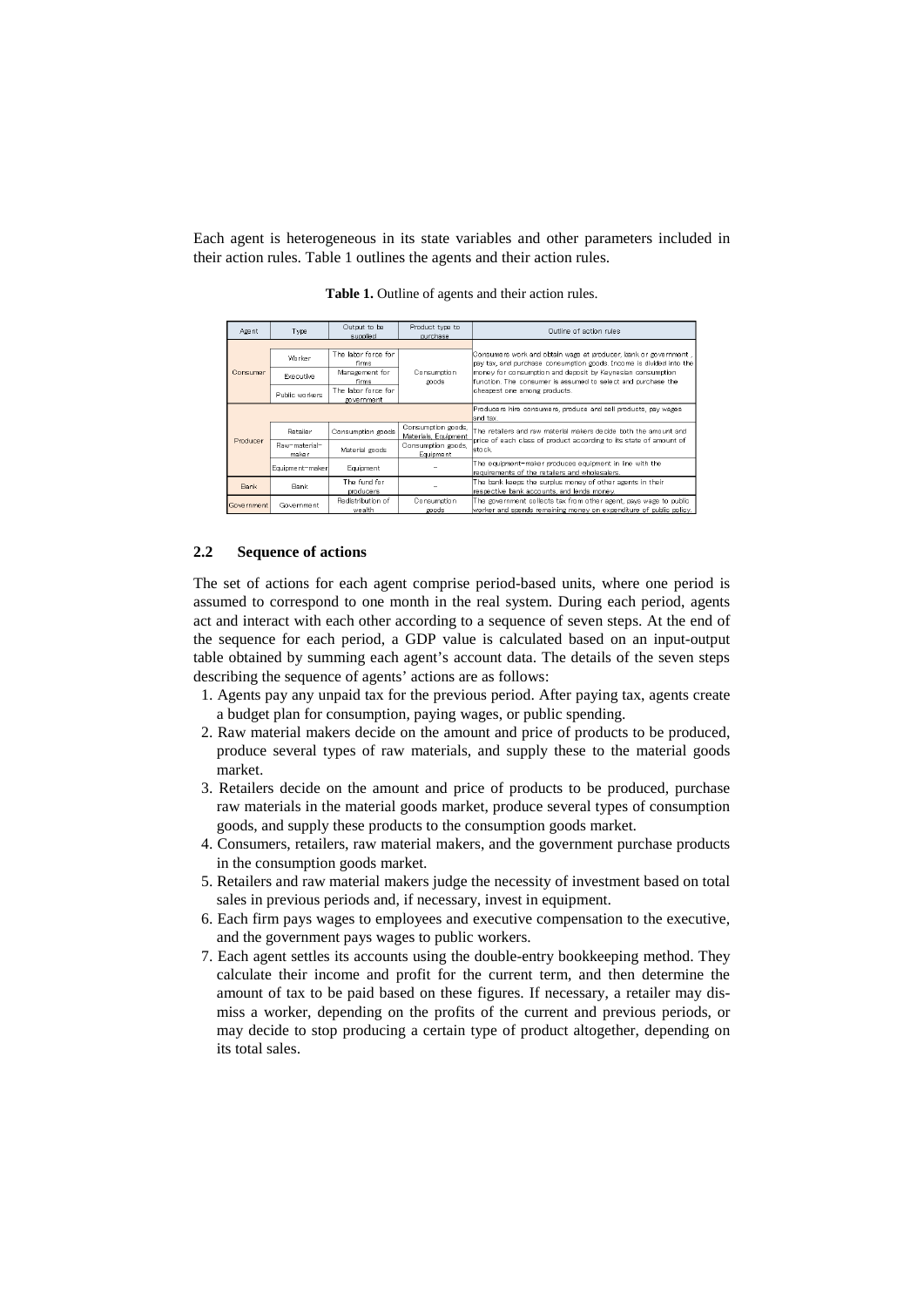### **2.3 Outline of agent's decision-making rules**

### **2.3.1 Consumer agent behavior rules**

Consumers create a budget for consumption,  $E_b^t$ . This budget is defined as the sum of the terms based on after-tax income  $I^t$  (1- $r_{i_t}$ <sub>tax</sub>)(represented by the Keynesian consumption function [10]), and a withdrawal ratio of  $r_{wd}$  times their bank deposit,  $D^t$ , at each fiscal period, *t*. The formula for the budget is shown in Equation (1). Here,  $r_i_{\text{tar}}$ is the income tax rate,  $a$  is the consumer's basic consumption, and  $b$  is the marginal propensity to consume as per the Keynesian consumption function. The withdrawal ratio,  $r_{wd}$ , is selected randomly for each agent during each period.

$$
E_b^t = a + bI^t (1 - r_{i\_tax}) + r_{wd}^t D^t
$$
 (1)

When purchasing products in the consumption market, consumers select and purchase products within the limit of their consumption budget according to the utility function for each class of products given by Equation  $(2)$ . Here,  $w_i$  is the weight of the utility for each type of class,  $\boldsymbol{i}$ , which is randomly assigned to each agent,  $\boldsymbol{x}_i$  is the number of products purchased,  $p_i$  is the price of a product, and $\alpha$  is an exponent of  $x_i$ ranging between 0 and 1. When there are goods of the same class available in the market at different prices, consumers select and purchase the cheapest available.

$$
\max u = \sum_{i} w_i x_i^{\alpha} \qquad \qquad s.t. \sum_{i} p_i^t x_i \le E_b^t \qquad (2)
$$

### **2.3.2 Producer agent behavior rules**

The retailers and raw material makers both decide on the amount and price of the products they will produce. The price of a product in a product class increases or decreases, depending on how much of the product is in stock at the end of previous period. Production levels are decided in such a way that the probability of being out of stock is less than 5%. This is estimated based on the total sales over the most recent ten periods. If the estimated production is less than 70% of production capacity, the minimum amount of production is set at the 70% level.

The production capacity, *Y*, is defined by the Cobb-Douglas production function [10], as shown in Equation (3), where *K* is the number of units of equipment used in production, *L* is the number of employees, and *α* is assumed to be 0.25. In addition, *A* is a proportionality constant assigned randomly to each producer between a lower and upper limit. It is assumed that this value is peculiar to each producer, and represents that producer's technical capability.

$$
Y_i(K,L) = A_i K^{\alpha} L^{1-\alpha} \tag{3}
$$

Retailers and raw material makers initially have one unit of equipment and a specified number of employees. They will invest to increase their production capacity when production at maximum capacity continues beyond a critical period, based on the expected profit. They decide to invest when the expected financial benefit given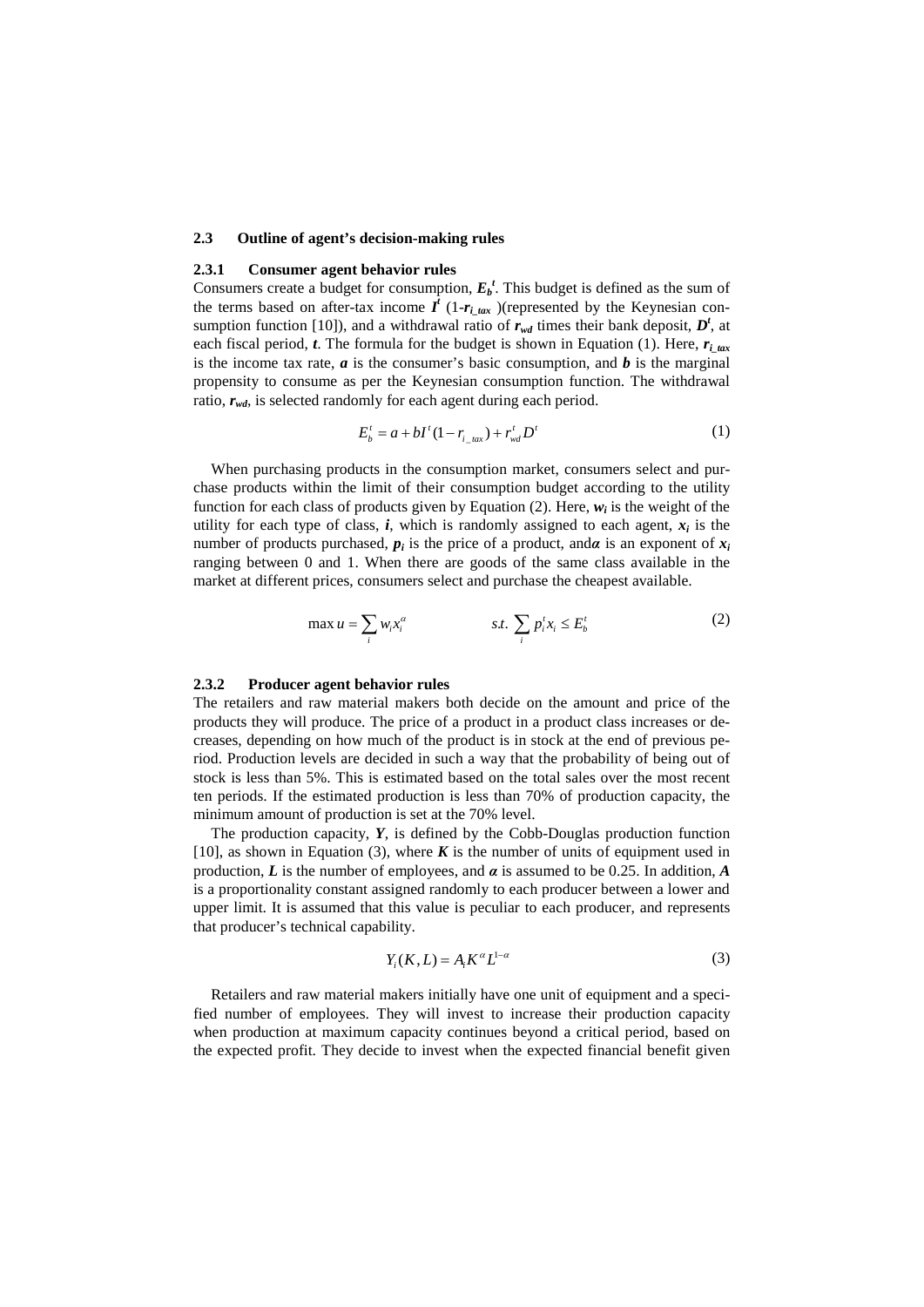by Equation (4) is positive. Here,  $p_i$  is price of a product of class *i*, *c* is the variable cost per unit product,  $r_0$  is the borrowing interest rate,  $\vec{F}$  is the amount borrowed to buy one unit of equipment, *N* is the repayment period, and *w* is the fixed wage per employee. It is assumed that the depreciation period of the equipment is the same as the repayment period.

$$
\Delta \pi_K = \max_i \left[ (p_i^t - c_i^t) \{ Y_i(K+1, L) - Y_i(K, L) \} - (r_0 + 1/N) F \right] \tag{4}
$$

When they decide to invest, half of the necessary funds are financed by the bank and the rest is financed by the firm's internal funds. The funds for investment financed from the bank are repaid as a fixed amount in each period and for a constant number of consecutive repayment periods. During the repayment periods, additional investment is no longer allowed when the total number of investments exceeds a certain upper limit.

The equipment maker produces equipment in accordance with the requirements of the retailers and raw-material-makers within its production capacity limit. In the present study, the price of the equipment is assumed to be constant.

One executive and several workers are assigned to each of the producer agents. The producers pay a wage to workers and the wage plus executive compensation to the executive in each period. The executive compensation in the real world comprises a paid salary, a bonus, and long-term incentives. In the present model, the paid salary is assumed to be the same as the wages paid to workers, the long-term incentives are ignored, and only the bonus is defined as the executive compensation which is paid from after-tax profits. Wages comprise a fixed salary, randomly assigned to each employee between a lower and an upper limit, and a bonus given when the producer's profit is positive. The total spent on wages for each producer, *Et w*, is given in Equation (5), where  $W_f$  is the total fixed salary,  $W'_b$  is total amount paid in bonuses,  $EC^t$  is the amount paid as executive compensation,  $\pi^t$  is the profit before tax, and AC is accumulated earnings. In addition,  $W<sup>t</sup>$  is defined as  $r_b \pi<sup>t</sup>$ , where  $r_b$  is the bonus ratio, and  $EC<sup>t</sup>$  is the executive compensation ratio multiplied by the after tax profit, and defined as  $\pi^{t}$  (1- $r_{b}$ )(1- $r_{c\_{\text{max}}$ ) $r_{e}$ , where  $r_{c\_{\text{max}}}$  is the corporation tax rate and  $r_{e}$  is the executive compensation ratio.

$$
E'_{w} = \begin{cases} W_{f} & \text{if } \pi' < 0 \\ W_{f} + W'_{b} & \text{if } \pi' > 0 \text{ and } AC < 0 \\ W_{f} + W'_{b} + EC' & \text{if } \pi' > 0 \text{ and } AC > 0 \end{cases}
$$
 (5)

Retailers also have a dismissal rule and bankruptcy rule, details of which are presented in the ODD protocol given in the Appendix.

### **2.3.3 Bank agent behavior rules**

The bank retains the surplus money of other agents in their respective bank accounts, earns interest on long-term and short-term loans, and pays wages to its employees and taxes to the government in line with its interest income. The bank lends money as long-term loans to producers in line with their demands for investment, charging a 3%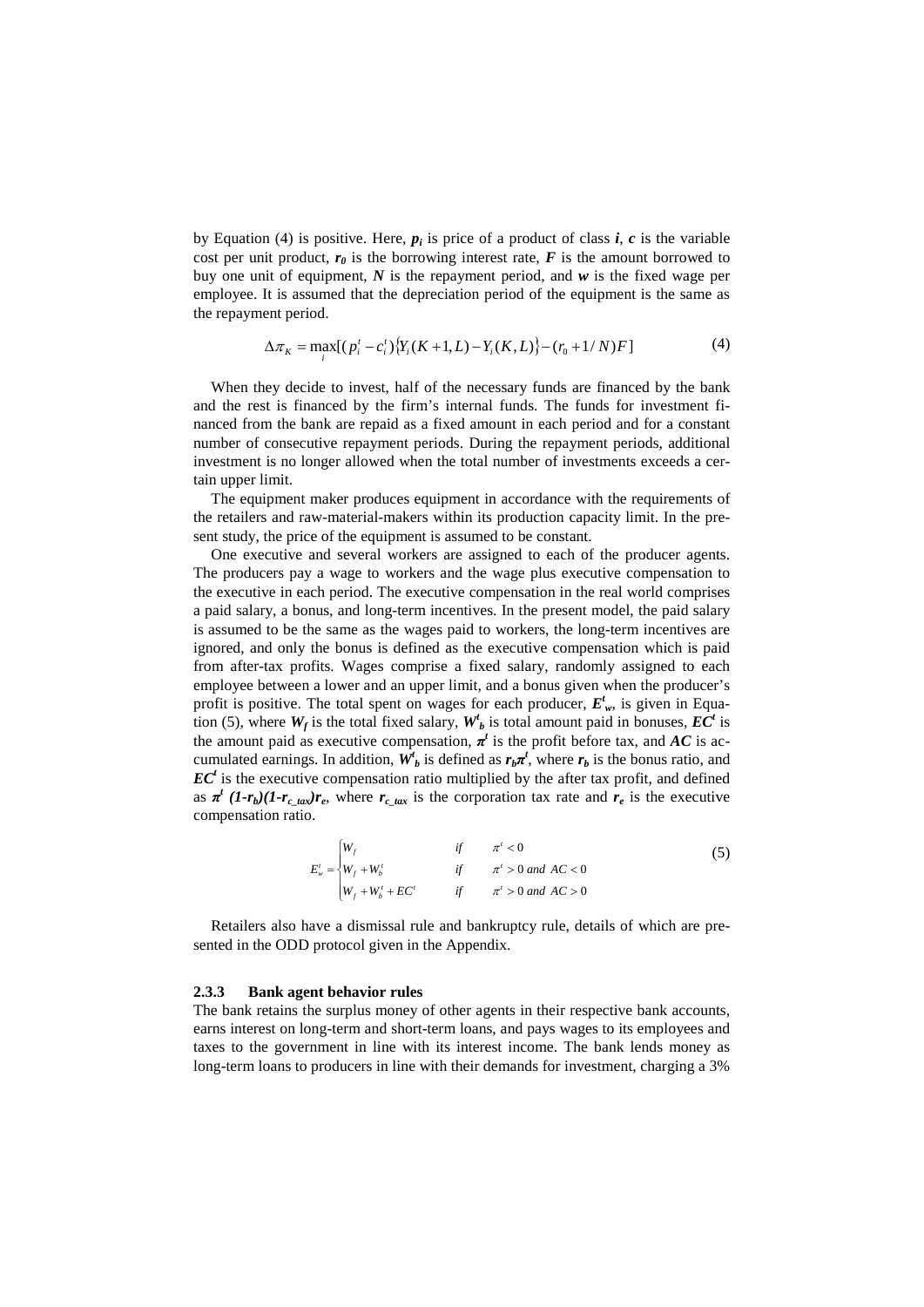interest rate. The bank also lends money as short-term loans to producers to meet their requirements when their working capital to pay fixed wages and/or purchase raw material becomes sufficiently small. In the present study, the initial funds available to the bank is set to be very large so that there is no limitation on lending to producers, except in the case when long-term loans are not fulfilled during the repayment periods.

### **2.3.4 Government agent behavior rules**

The government collects corporation tax and income tax, pays wages to public employees, and uses the resultant money for public expenditure, according to their expenditure policy. Corporation tax is only collected when the profit of the producer is positive, and the tax rate is assumed to be constant. Income tax is also assumed to be constant and is collected according to the consumer's income. The wages of public employees are determined at each fiscal period so that they are equal to the average value of a private employee's combined fixed wage and bonus.

With regards to expenditure policies, market purchasing, firm subsidy, and combinations of the two are tested. Market purchasing is an extreme case of efficient public expenditure in which the government directly purchases goods at the market price. This policy corresponds to the case where the government places job orders with firms in a completely competitive situation at the market price. Firm subsidy is an extreme case of inefficient public expenditure in which the government distributes funds to producers evenly, without any limitations on their use. This policy corresponds to the case in which the government places job orders at a much higher price than expected in the market or pays money for jobs that have no economic value.

### **3 Simulation Condition**

A simulation program was constructed using C++ with an object-oriented method. The simulation conditions are given in the three sub-tables of Table 2. Table 2(a) shows the fixed parameters with values that remain constant during the simulation. Table 2(b) shows the initial conditions. Here, the values are initially given by a uniform random number, but may change during each simulation run. Table 2(c) shows the simulation parameters as experimental levels. These are constant, but change in each simulation run to clarify their influence on macroeconomic behavior in the artificial economic system. In addition, the parameters displayed as a range of two values in Table 2 are assigned a uniform random number within this range when the simulation starts, or during the simulation.

The simulation conditions as experimental levels are divided into two categories: an analysis of the income tax rate and an analysis of the corporation tax rate. In the former category, the withdrawal ratio of deposits was changed during the experiment to change the marginal propensity to consume. In the latter category, the executive compensation ratio was changed to change the level of the use of internal funds. In addition, in the case of latter category, the number of investments during the overall simulation period were also analyzed as a function of the corporate tax rate.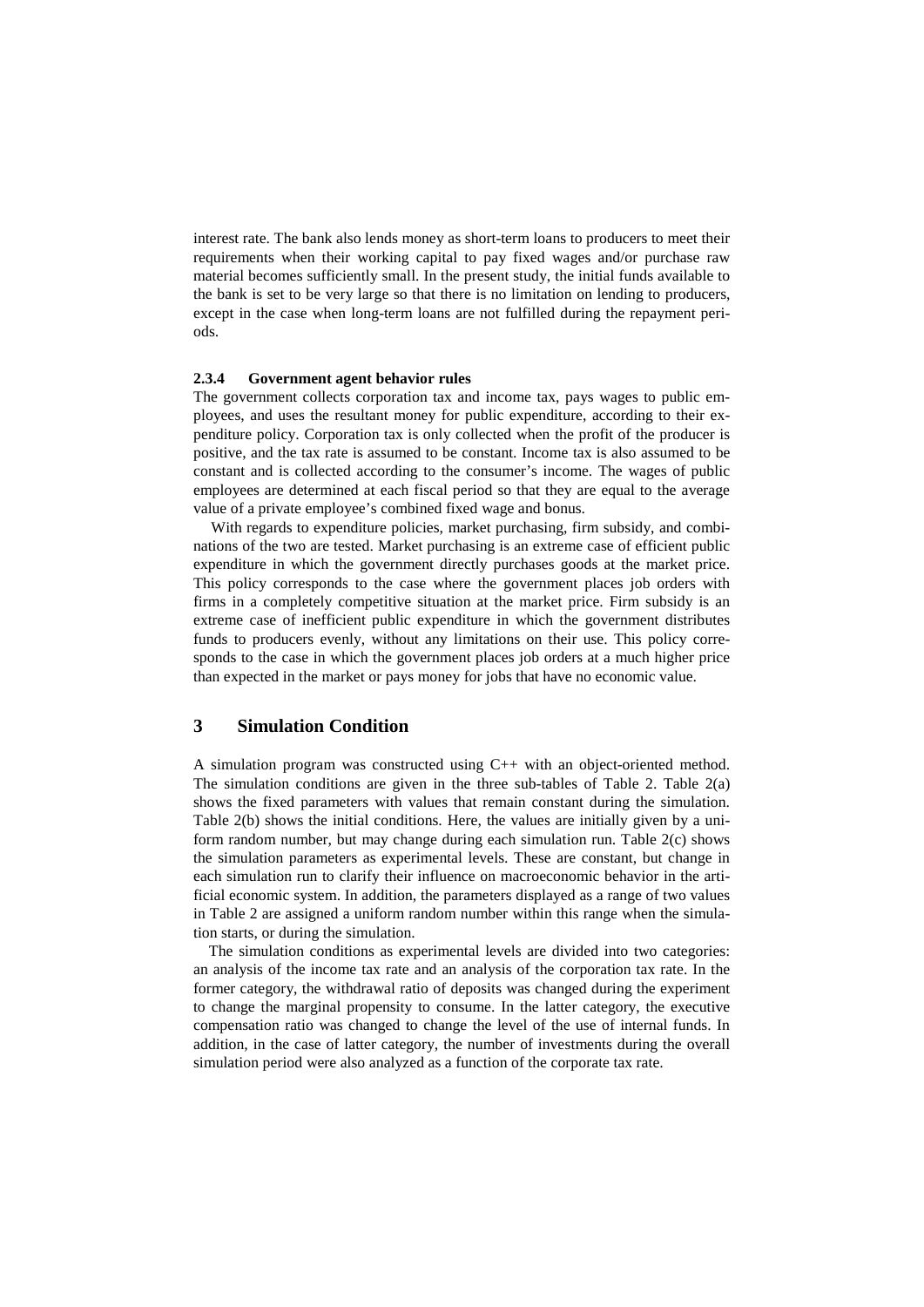### **Table 2.** Simulation condition

| (a) Parameter values of the base run    |                     | (b) Initial conditions whose value may change during each run of simulation |                             |                       |                                |              |                                  |     |  |
|-----------------------------------------|---------------------|-----------------------------------------------------------------------------|-----------------------------|-----------------------|--------------------------------|--------------|----------------------------------|-----|--|
| Maximum fiscal periods t                | 360                 | Consumer deposit                                                            | $30000 - 50000$             |                       |                                |              |                                  |     |  |
| Number of consumers                     | 150                 | Capital of retailer and raw material maker                                  |                             | $80000 - 160000$      |                                |              |                                  |     |  |
| Number of retailers                     | 30                  | Capital of equipment maker                                                  |                             |                       | 200000~220000                  |              |                                  |     |  |
| Number of raw material makers           | 4                   | Capital of bank                                                             |                             |                       | 96000000~104000000             |              |                                  |     |  |
| Number of equipment makers              |                     | Prices of raw material makers' products                                     |                             |                       | $130 - 160$                    |              |                                  |     |  |
| Number of banks                         |                     | Prices of retailers products                                                |                             |                       | $2850 - 3150$                  |              |                                  |     |  |
| Deposit interest rates $r_{inc}$        | 0.50%               | A in equation (7) for raw material maker                                    |                             |                       | $200 - 300$                    |              |                                  |     |  |
| Loan Interest $r_a$                     | 3%                  | A in equation (7) for retailer                                              |                             | $8 - 18$              |                                |              |                                  |     |  |
| Bonus ratio $rn$                        | 0.75                | (c) Simulation conditions as experimental levels                            |                             |                       |                                |              |                                  |     |  |
| Number of product classes $i$           | 12                  |                                                                             | Analysis of income tax rate |                       |                                |              | Analysis of corporation tax rate |     |  |
| Weight of utility w                     | $0.3 - 01.1$        |                                                                             |                             | Consumers' carginal   |                                |              | Producers' marginal              |     |  |
| Basic consumption a                     | 3000                |                                                                             | <b>Basic</b>                |                       | propensity to deposit          | <b>Basic</b> | propensity to deposit            |     |  |
| Marginal propensity to consume b        | 0.7                 |                                                                             |                             | High                  | Low                            |              | Middle                           | Low |  |
| Fixed salary                            | $7000 - 7500$       | $10~\sim$ 30% (5% intervals)<br>Income tax rate                             |                             |                       | 20%                            |              |                                  |     |  |
| Repayment period $N$                    | 120                 | Corporation tax rate<br>20%                                                 |                             |                       | $10 \sim 30\%$ (5% intervals)  |              |                                  |     |  |
| Investment value $F$                    | 500000              | Budget ratio of firm subsidy<br>$0 \sim 100\% (10\%$ intervals)             |                             |                       | $0 \sim 100\%$ (10% intervals) |              |                                  |     |  |
| Critical flag number to quit production | 20                  | Budget ratio market purchasing<br>0~100%(10% intervals)                     |                             | 0~100%(10% intervals) |                                |              |                                  |     |  |
| Critical flag number for dismissal      | 5                   | Withdrawal ratio $r_{uu}$<br>$0 - 0.8$<br>$0 - 0.5$<br>$0 - 0.2$            |                             |                       | $0 - 0.5$                      |              |                                  |     |  |
| Lower limit of production               | 70% of its capacity | Executive compensation ratio $rs$                                           |                             | 95%                   |                                | 95%          | 75%                              | 65% |  |

### **4 Simulation Results**

The influence of executive compensation and the financing rule using internal funds on the relationship between GDP and the corporation tax rate is shown in Fig. 1 as a typical result obtained in the authors' previous study. It was also found that inefficiency of public expenditure is another influential factor [12]. To understand the mechanism of how these factors affect the relationship between GDP and tax rate, additional simulations were conducted in the present study.

The market purchasing ratio represents the efficiency of public expenditure and the consumers' withdrawal ratio is an indicator of their marginal propensity to consume. Fig. 2 shows the dependency of the ratio of an increase in GDP due to an income tax reduction on the market purchasing ratio and the consumers' withdrawal ratio. Here, the ratio of the GDP increase was defined as the ratio of an incremental increase in the original value when the income tax rate was reduced from 30% to 10%. In Fig. 2, each plot represented by a square shows the interval between the first and third quartiles of the ratio of GDP increase, which was obtained by changing the initialization of the pseudo-random number generator in  $C_{++}$  in ten patterns. It is noted that, in Fig. 2, the ratio of GDP increase due to an income tax reduction becomes larger as the withdrawal ratio increases and the market purchasing ratio decreases.



**Fig. 1.** Influence of executive compensation on the relationship between GDP and corporation tax rate: (a) without the financing rule using internal funds; and (b) with the financing rule using internal funds [12].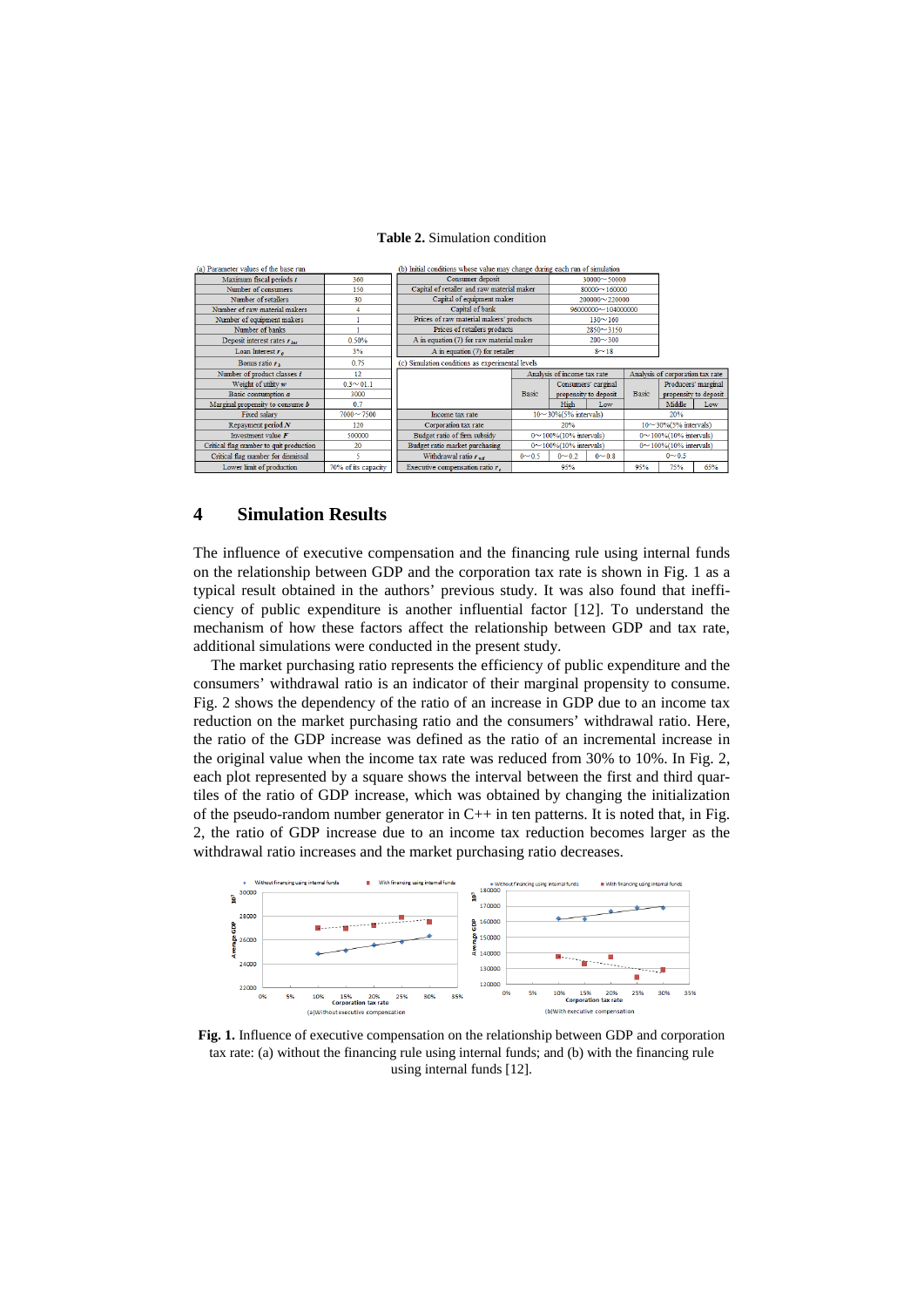

**Fig. 2.** Influence of consumers' marginal propensity to consume on the rate of change of GDP by income tax reduction.

Fig. 3 shows the dependency of the ratio of a GDP increase due to a corporation tax reduction on the efficiency of public expenditure for various executive compensation ratios. As shown in Fig. 3, the ratio of the GDP increase due to a corporation tax reduction increases as the executive compensation ratio increases and as the market purchasing ratio decreases (i.e., less efficient public expenditure).

To understand why the internal funds rule affects GDP, the number of investments was investigated as a function of the corporation tax rate for various levels of market purchasing ratios, as shown in Fig. 3. In Fig. 3(b), the tax reduction promotes investments. The reason for this tendency is that the increase in internal funds due to the tax reduction increases investment, because the decision to invest depends on the amount of internal funds in case of internal funds rule.



**Fig. 3.** (a) The influence of producers' marginal propensity to consume on the rate of change of GDP caused by a corporation tax reduction; (b) The influence of the tax rate and the ratio of market purchasing on the number of investments when executive compensation is 0.95.

# **5 Discussion**

As explained in the introduction, the authors' previous work showed that inefficiency in government expenditure, executive compensation, and internal funds for investment are all responsible for the positive influence of a tax reduction on GDP. This was confirmed by the additional analysis in the present study described above. To understand why these factors affect the tax reduction multiplier, this section derives a set of equations for the multiplier based on our revised version of Morishima's economic linkage table [13].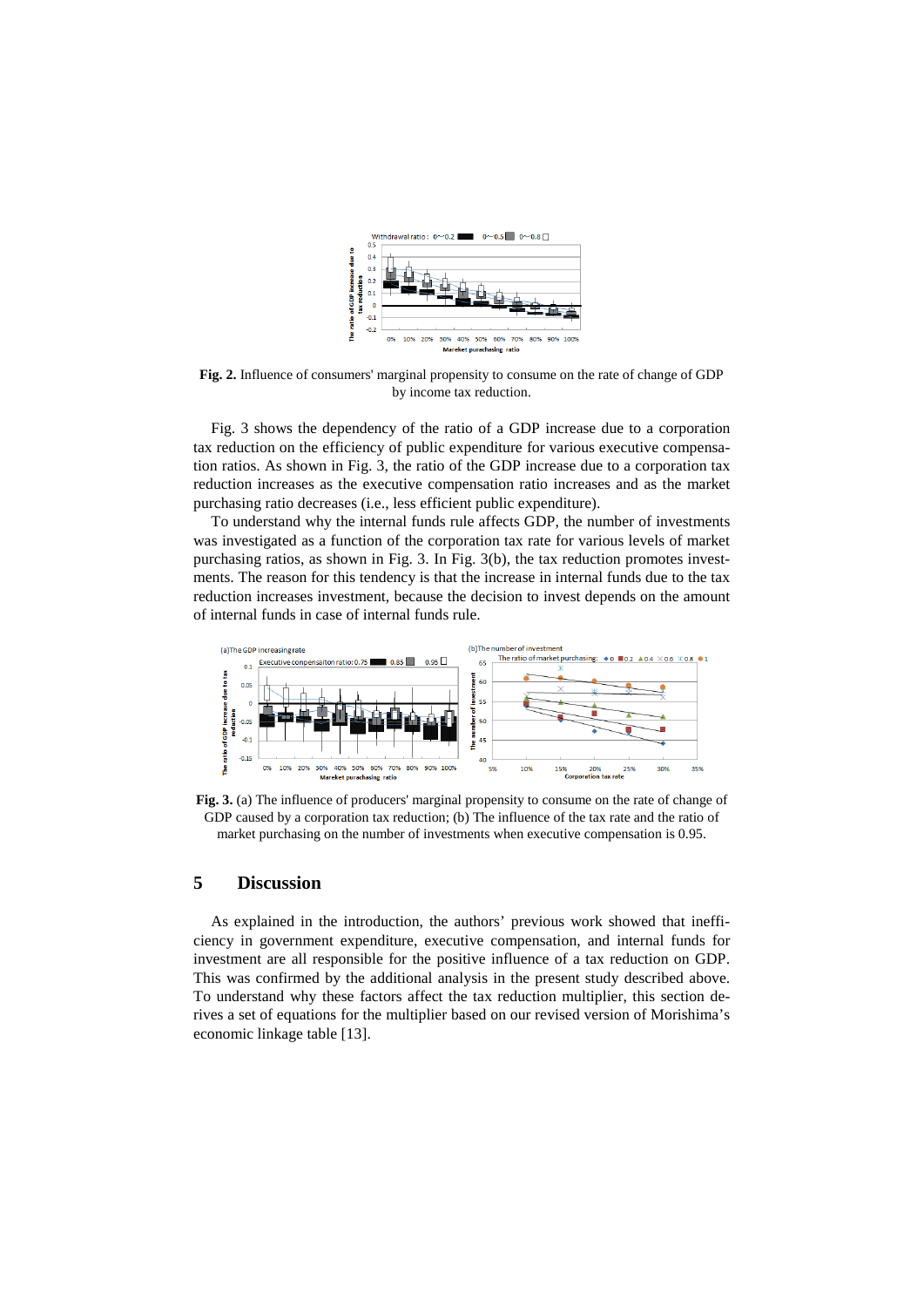|                           | (1)                           | (2)                                 | (3)               | (4)                                 | (5)                                                | (6)                           | (7)                                    | (8)                              | (9)                         | (10)                   | (11)                         | (12)                                        |
|---------------------------|-------------------------------|-------------------------------------|-------------------|-------------------------------------|----------------------------------------------------|-------------------------------|----------------------------------------|----------------------------------|-----------------------------|------------------------|------------------------------|---------------------------------------------|
|                           | goods Industry<br>Consumption | goods<br>Industry<br>Capital        | Workers<br>$\geq$ | Executive<br>$\omega$               | Rentiers<br>$\sim$                                 | Management<br>sector<br>ε     | Investment<br>sector<br>$\overline{a}$ | trade<br>Foreign<br>$\leftarrow$ | Government<br>60            | ¥<br>a ه               | Central bank<br>$\circ$      | Foreign exchange<br>stabilization fund<br>s |
| Consumption<br>goods      | $= p_1 X_1$                   |                                     | $p, D^*$          | p, D                                | $p_1D_1^+$                                         |                               |                                        | $p_1E_1$                         | $(1 - \eta)G_1$             |                        |                              |                                             |
| 2 Capital goods           |                               | $= p_x x_x$                         |                   |                                     |                                                    |                               | $p_2I_2$                               | $p_1E_1$                         | $(1 - \eta)G_z$             |                        |                              |                                             |
| 3 Wages                   | $wa_{n}X_{n}$                 | $wa_{12} X_2$                       | $ W$              |                                     |                                                    |                               |                                        |                                  | $W^{X}$                     | wN <sup>3</sup>        |                              |                                             |
| 4 Depreciation            | $p_4a_4X_1$                   | $p_4a_{42}X_2$                      |                   |                                     |                                                    |                               | $-$ H                                  |                                  |                             |                        |                              |                                             |
| 5 Imports                 | $\mathbf{rp}$ ; $a_n$ , $X_n$ | $rp_1a_nX_2$                        |                   |                                     |                                                    |                               |                                        | $-p$ $F$                         |                             |                        |                              |                                             |
| 6 Taxes                   |                               | $t_1(1+m)c_1X_1$ , $t_2(1+m)c_2X_2$ | $t\sqrt{W}$       | $t_{\rm s}\alpha(1-t_{\rm m})\prod$ | $\iota_{\nu}(\overline{A}'+r\overline{B}^{\zeta})$ | $t_n \Pi$                     |                                        |                                  | $- T$                       |                        |                              |                                             |
| 7 Profits                 | $m_1$ , $X_1$                 | $mc_2X_2$                           |                   | $-\alpha(1-t_n)\Pi$                 |                                                    | $a(1-t_1)\Pi + \gamma - \Pi$  | $-7$                                   |                                  | $\eta(G_i+G_i)$             |                        |                              |                                             |
| 8 Interest                |                               |                                     |                   |                                     | $-\overline{A}$                                    |                               | $-\overline{B}^t$                      | $ \overline{B}^{-1}$             | $ \overline{B}^{-2}$        | $=$ $\overline{A}^*$   | $ \pi$ <sup>.</sup>          |                                             |
| 9 Bond                    |                               |                                     |                   |                                     | p. SB *                                            |                               | $\mathbf{p} \in \delta B^{-t}$         | $p, \overline{a}$ B <sup>1</sup> | $p, \delta B$ $\rightarrow$ | $p_+$ SB $^+$          | $p_{\alpha}$ $\delta B^{-1}$ |                                             |
| 10 Time deposit           |                               |                                     |                   |                                     | δQ.                                                |                               |                                        |                                  |                             | δQ*                    | δQ·                          |                                             |
| Foreign<br>11<br>exchange |                               |                                     |                   |                                     | $r(p_1'5B'_2 - B'_2)$                              |                               |                                        | $r(D_1' - S_1')$                 |                             |                        |                              | ID <sub>i</sub>                             |
| 12 Money                  |                               |                                     | $L^* - M$         | $L^* - M^*$                         | $\mathbf{L}^*-\overline{M}^*$                      | $\mathbb{L}^*-\overline{M}^*$ | $L' - M'$                              |                                  |                             | $L^* - \overline{M}^*$ | $-5M$                        | $-5M^*$                                     |

### **Table 3.** Revised table of economic linkages

In Morishima's table of economic linkages, the individuals are divided into workers, entrepreneurs, and rentiers, and firms and other sectors are divided into an investment sector, foreign trade, government, bank, and the rest. In addition, industrial outputs are assumed to be consumption goods and capital goods, the prices of which are assumed to be constant.

Some corrections need to be made for the purpose of analysis. To analyze the influence of a tax reduction on GDP, we divide the group of entrepreneurs in Morishima's table into executives, who pay income tax, and management sectors, who pay corporation tax. In addition, to consider the inefficiency of public expenditure, we divide government expenditure *pG*, in Morishima's table into **(1-***η***)***pG* for buying goods and *ηpG* for a subsidy, which is added to profit of firms, where *η* is the inefficiency of public expenditure. Table 3 shows the revised table of economic linkages,

### **5.1 Multiplier of income tax reduction**

An income tax reduction increases the disposable income of workers and executives, thereby increasing the demand for consumption goods as a direct result. This increases the total sales of the consumption goods industry, which in turn increases the disposable incomes of workers and executives. Thus, the overall demand for consumption goods is given by Equation (6), if we ignore the demand of other sectors such as rentiers, where *cwe* is average marginal propensity to consume, *ΔG* is total value of the tax reduction, and *η*is the inefficiency of public expenditure.

$$
p_1 \Delta X_1 = b_1 p_1 \Delta X_1 + (c_{we} - b_3)(\Delta G)
$$
  
\nwhere,  $b_1 = c_w (1 - t_w) w a_{31} / p_1 + c_e (1 - t_e)(1 - t_m) \alpha m c_1 / p_1$   
\n $b_3 = c_e (1 - t_e)(1 - t_m) \alpha \eta + (1 - \eta)$   
\n $c_{we} = \{c_w (-\Delta t_w W) + c_e (-\Delta t_e (1 - t_m) \alpha \Pi)\} / \Delta G$   
\n $\Delta G = (-\Delta t_w W) + (-\Delta t_e (1 - t_m) \alpha \Pi)$ 

The GDP is given by Equation (7). Substituting Equation (6) into Equation (7), we can obtain the multiplier of the income tax reduction, as given in Equation (8).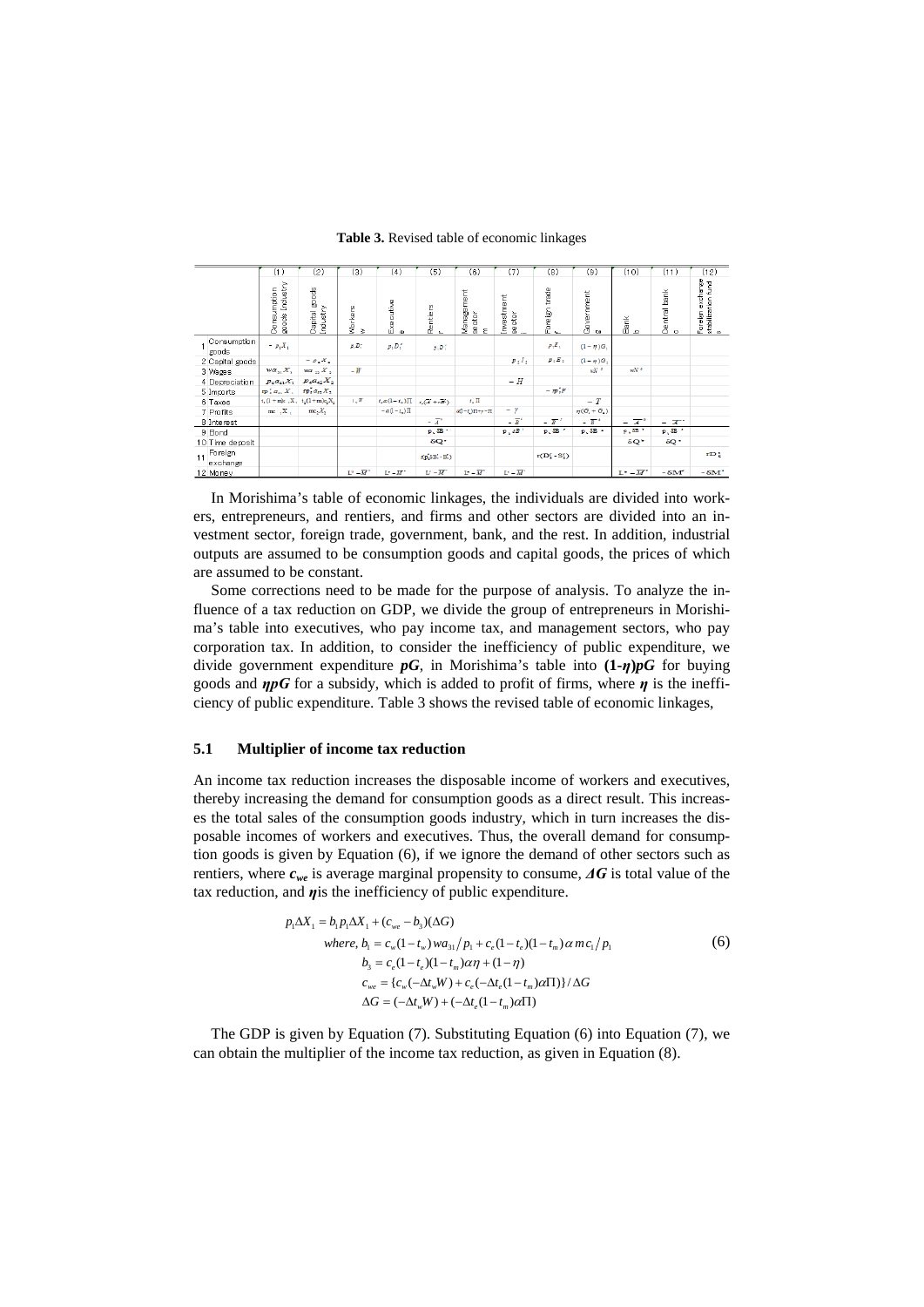$$
\Delta Y = p_1 \Delta X_1 + p_2 \Delta X_2 - \mu_1 p_1 \Delta X_1 - \mu_2 p_2 \Delta X_2
$$
  
\n
$$
= (1 - \mu_1) p_1 \Delta X_1 + (1 - \mu_2) p_2 \Delta X_2
$$
  
\nwhere,  $\mu_1 = r(p_5 * / p_1) a_{51}$ : Ratio of import goods in the price of consumable goods  
\n $\mu_2 = r(p_5 * / p_2) a_{52}$ : Ratio of import goods in the price of durable goods

$$
\frac{\Delta Y}{\Delta G} = (1 - \mu_1) \frac{1}{1 - b_1} (c_{we} - b_3)
$$
\n(8)

In Equation  $(8)$ ,  $b_3$  shows the government's marginal propensity to consume, because it indicates the ratio of the government's consumption. Therefore, Equation (8) indicates that the multiplier of income tax reduction is determined by the difference between the average marginal propensity to consume of consumers and that of the government.

Assuming  $c_w = c_e$  and that substituting typical values in our simulation, as presented in the previous section, as  $t_w = t_e = 0.2$ ,  $w a_{31}/p_1 = w a_{32}/p_2 = 0.6$ ,  $m = 0.25$ ,  $c_1/p_1 =$  $c_2/p_2 = 0.8$ ,  $t_1 = t_2 = 0$  into Equation (8), the multiplier of the income tax reduction is represented as a function of the efficiency of public expenditure and of the marginal propensity to consume, as shown in Fig. 4. It is noted that this tendency coincides with the relationship shown in Fig. 2, obtained from the simulation.



**Fig. 4.** The influence of efficiency of public expenditure and marginal propensity to consume on the multiplier of income tax reduction.

### **5.2 Multiplier of corporation tax reduction**

The multiplier of the corporation tax reduction would be very small, if the internal funds increased as a result of the tax reduction is assumed not to be used for investment. Here, we derive the equation for the multiplier based on Table 3, assuming that  $β$  times the amount of the tax reduction is used for investment. This investment increases the demand for capital goods, which increases the total sales of firms. This increases the disposable income of workers and executives, and therefore, increases the demand for consumption goods. On the other hand, the government decreases public expenditure to compensate for the decrease in tax revenue under the balanced budget condition. The overall demand for consumption goods and capital goods are represented by Equations (9) and (10), respectively. Substituting Equations (9) and (10) into Equation (8), we obtain Equation (11), which represents the multiplier for the corporation tax reduction.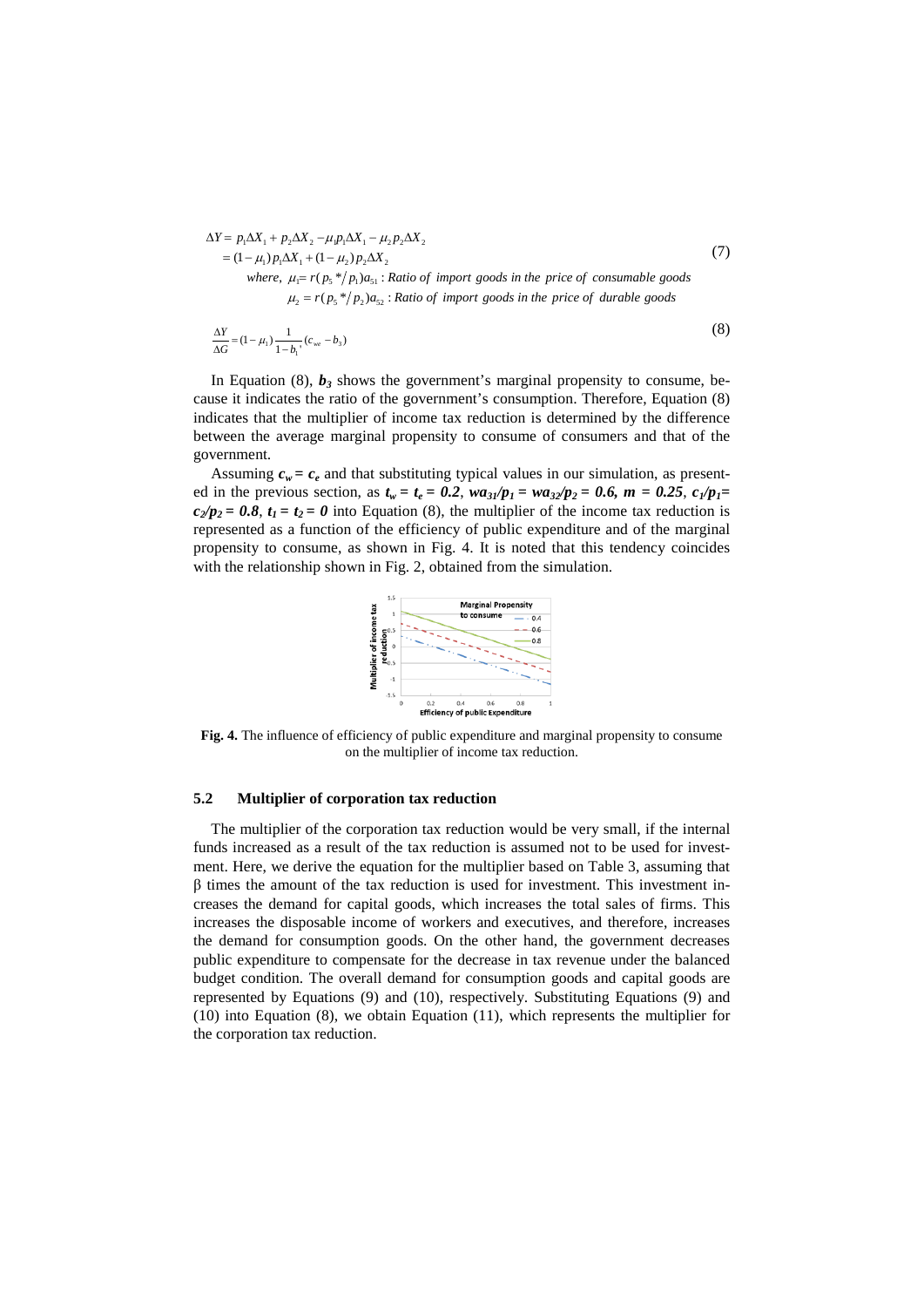$$
p_1 \Delta X_1 = b_1 p_1 \Delta X_1 + b_2' p_2 \Delta X_2 + (b_4 - b_3) \Delta G
$$
  
\nwhere,  $b_1 = c_w (1 - t_w) a_{31} w / p_1 + c_e (1 - t_e) (1 - t_m) \alpha m c_1 / p_1$   
\n $b_2 = c_w (1 - t_w) a_{32} w / p_1 + c_e (1 - t_e) (1 - t_m) \alpha m c_2 / p_2$   
\n $b_4 = c_e (1 - t_e) \alpha, \ \alpha$ : Ratio of executive compensation

$$
p_2 \Delta X_2 = p_2 I_2 = \beta \Delta G
$$
 (10)  
where,  $\beta$ : Ratio of consumption for investment to the amount of tax reduction

$$
\frac{\Delta Y}{\Delta G} = (1 - \mu_1)(b_2' \beta + b_4 - b_3)/(1 - b_1) + (1 - \mu_2)\beta
$$
  
=  $A\beta + (b_4 - b_3)(1 - \mu_1)/(1 - b_1)$   
where, A : Multiplier of firm's investment

In Equation (11), the terms  $\beta$  and  $b_4$  represent the ratio of consumption for investment and executives' marginal propensity to consume, respectively, and their sum represents the ratio of consumption to the total amount of the tax reduction. Therefore, Equation (11) indicates that the multiplier of the corporation tax reduction is determined by the difference between the substantial marginal propensity to consume of firms and that of the government. Assuming  $c_w = c_e = 0.9$ ,  $t_w = t_e = 0.2$ ,  $w a_3 / p_1 =$  $wa_{32}/p_2 = 0.6$ ,  $m = 0.25$ ,  $c_1/p_1 = c_2/p_2 = 0.8$ ,  $t_1 = t_2 = 0$ , and substituting these values into Equation (9) as typical values in the simulation, the multiplier of the corporation tax reduction is represented in Fig. 5. It is noted that the multiplier increases as the ratio of executive compensation increases, and as the efficiency of public expenditure decreases. This tendency agrees with that shown in Fig. 3(a). It is also noted that the multiplier increases as the value of  $\beta$  increases. This tendency agrees with the relation shown in Fig. 3(b). The reason why the utilization of internal funds for investment is an indispensable condition for reproducing a positive influence of a tax reduction on GDP in our simulation [12] is that firms must use part of their increased internal funds, as a result of the corporation tax reduction, for investment.



**Fig. 5.** The influence of the efficiency of public expenditure,  $\alpha$  and  $\beta$ , on the multiplier of the corporation tax reduction. (α:executive compensation ratio, β:consumption ratio for investment)

### **6 Conclusion**

The factors responsible for the effect of a tax reduction on GDP were analyzed using both ABM, based on the authors' previous study, and a theoretical derivation of a set of equations for the tax reduction multipliers, based on our revised version of Morishima's economic linkage table. As a result, the following findings were obtained.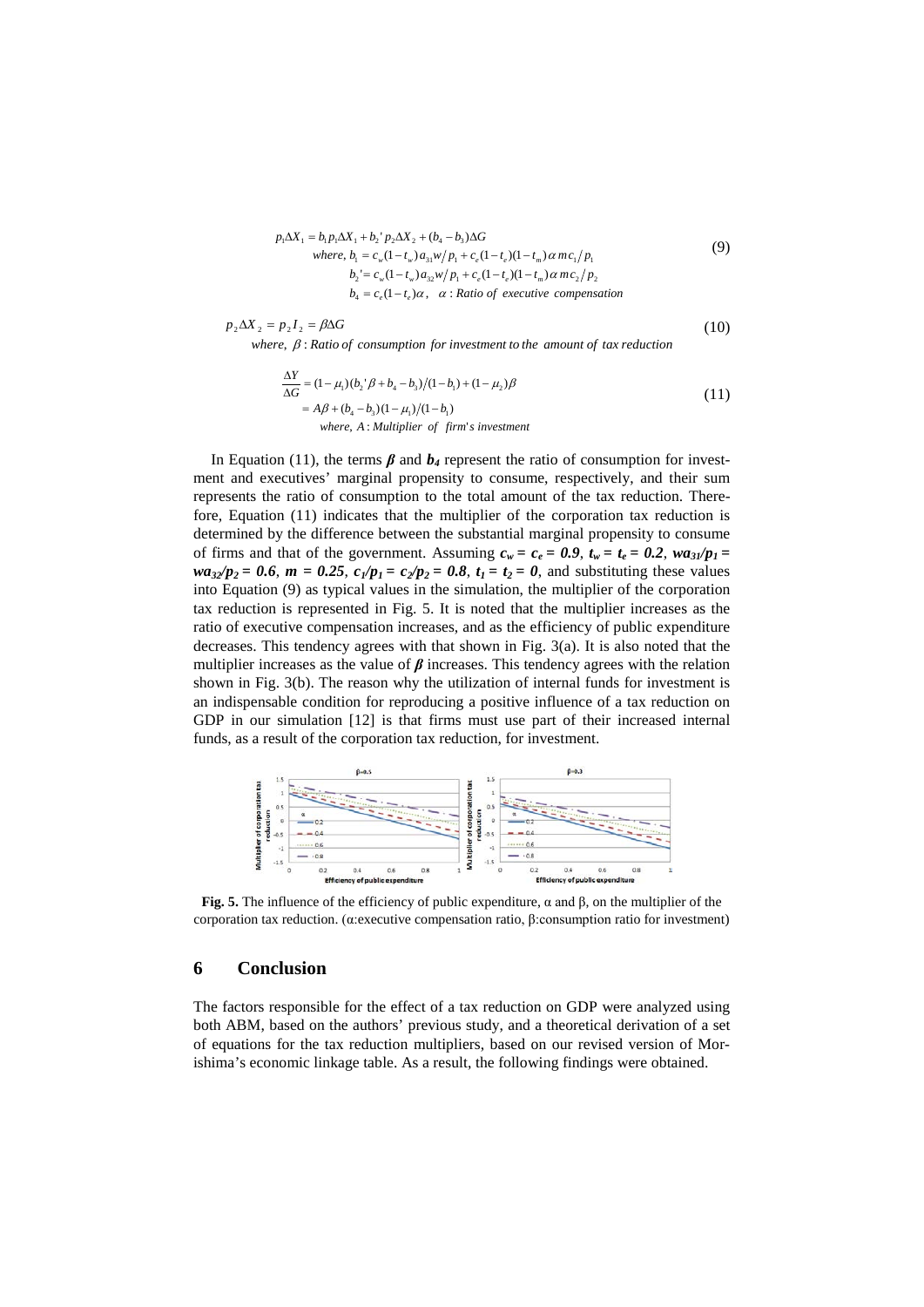- 1) In the ABM analysis, the ratio of the GDP increase due to the tax reduction increases as the efficiency of public expenditure decreases in the case of both income tax and corporation tax reductions. The ratio of the GDP increase also depends on the marginal propensity to consume, in the case of the income tax reduction, and on the executive compensation ratio and the frequency of investments in the case of the corporation tax reduction.
- 2) The equations for the tax reduction multiplier, which were derived in the present study, showed that the multipliers have the same dependency on the influential factors observed in ABM analysis. It was found that the most important factor in the case of the corporation tax reduction is the ratio of the increased consumption for investment to the total amount of the tax reduction.
- 3) The derived equations suggest that, under the balanced finance condition, the tax reduction multiplier is determined by the difference between the increased consumption of goods and the amount of investment by consumers or firms, and the decreased demand by the government. The critical amount of consumption for a positive multiplier becomes larger if public expenditure becomes more efficient.

## **References**

- 1. Terano, T. (2008). Beyond the KISS principle for agent-based social simulation. Journal of Socio-Informatics, 1(1), 175.
- 2. Farmer, J. D., & Foley, D. (2009). The economy needs agent-based modelling. Nature, 460(7256), 685-686.
- 3. Croson, R., & Gächter, S. (2010). The science of experimental economics. Journal of Economic Behavior & Organization, 73(1), 122-131.
- 4. Ashraf, Q., Gershman, B., & Howitt, P. (2011). Banks, market organization, and macroeconomic performance: an agent-based computational analysis (No. w17102). National Bureau of Economic Research.
- 5. Russo, A., Catalano, M., Gaffeo, E., Gallegati, M., & Napoletano, M. (2007). Industrial dynamics, fiscal policy and R&D: Evidence from a computational experiment. Journal of Economic Behavior & Organization, 64(3), 426-447.
- 6. Dosi, G., Fagiolo, G., & Roventini, A. (2010). Schumpeter meeting Keynes: A policyfriendly model of endogenous growth and business cycles. Journal of Economic Dynamics and Control, 34(9), 1748-1767.
- 7. Bruun, C. (2000). Growth and inequality in agent-based models-effect of introducing a wealth tax.
- 8. Raberto, M., Teglio, A., & Cincotti, S. (2011). Debt deleveraging and business cycles: An agent-based perspective. Economics Discussion Paper, (2011-31).
- 9. Sprigg, J. A., and Ehlen, M. A. (2004). Full employment and competition in the aspen economic model: Implications for modeling acts of terrorism. US Department of Energy.
- 10. Krugman, P., and Wells, R. (2009). Economics. 2nd Edition. Worth Publishers.
- 11. Ogibayashi, S., and Takashima, K. (2013). Influence of Government Expenditure Policies and Tax Rate on GDP in an Agent-Based Artificial Economic System. In Agent-Based Approaches in Economic and Social Complex Systems VII (pp. 147-161). Springer Japan.
- 12. Ogibayashi, S., and Takashima, K. (2012). Influence of Corporation Tax Rate on GDP in an Agent-Based Artificial Economic System. 4th World Congress on Social Simulation, September 4-7, 2012.
- 13. Morishima, M. (1984). The Economics of Industrial Society. Cambridge University Press.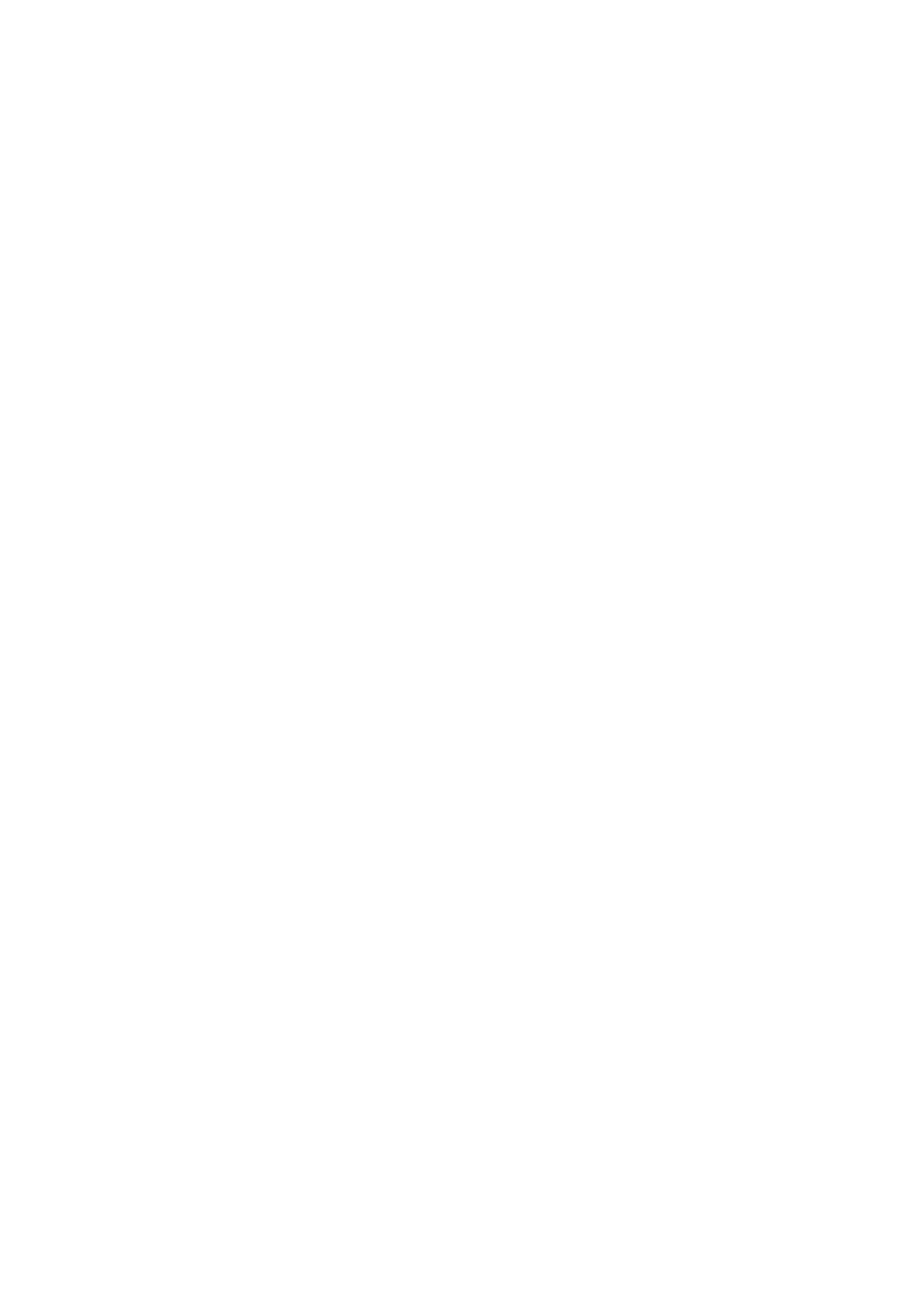# **Appendix: Overview, Design concepts, Details Protocol**

This appendix describes the model in terms of the Overview, Design concepts, and Details(ODD) protocol by Grim, et al.(2006). Grim, et al. (2006))

# *1. Purpose*

The purpose of this model is to experimentally elucidate the underline mechanism of the complex macroeconomic phenomena. The model also aim to clarify the conditions under which the model structures reproduce these phenomena in an agent-based artificial economic system where macroeconomic indicators emerge as a result of agents' actions and interactions. In the present study, the purpose of this model focuses on elucidating the model structure to reproduce the positive influence of corporate tax reduction on GDP and to obtain a clearer understanding of the mechanism behind this effect.

# *2. Entities, state variables, and scales*

The entities included in this model are agents, goods, and markets, which are the minimum requirements of a macro economy of a nation. Agents include the following: consumers, comprising workers and executives of private sector firms and public workers; producers, comprising retailers, raw material makers, and an equipment maker; a bank; and a government. Goods include consumption goods for any agents, raw material goods for retailers, and equipment as capital goods for retailers and raw material makers. The market is divided into a consumption goods market and a raw material goods market. We assume that capital goods transactions take place directly between equipment makers and buyers. Fig. 1 shows the relationship between these entities, including the flows of goods, labor, and funds among the agents.



**Fig.1 Outline of the entities and their relationships**

The entities included in this model and their characteristics are described in Table 1.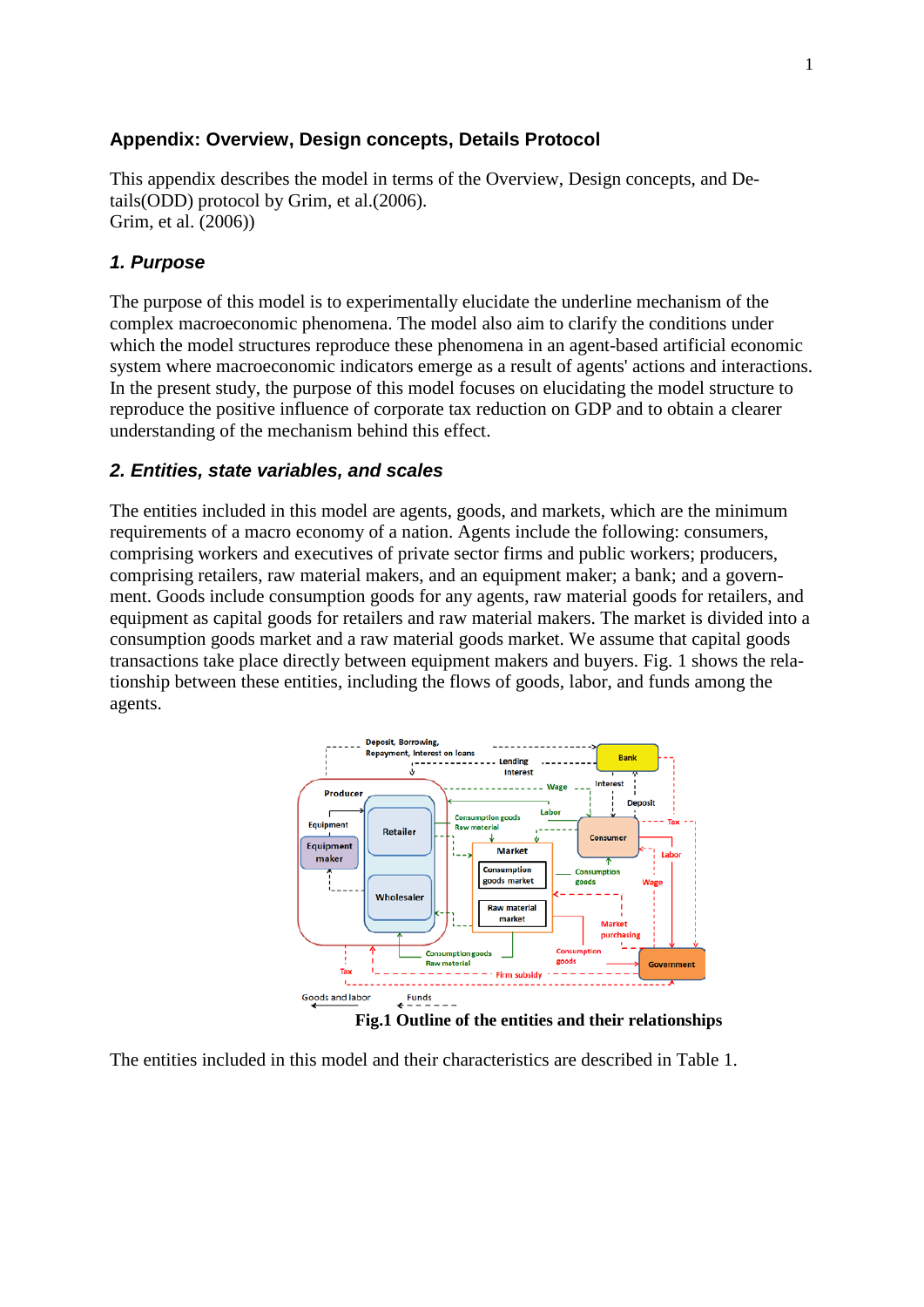| <b>Entities</b>    | <b>Descriptions</b>                                                                                                                            |
|--------------------|------------------------------------------------------------------------------------------------------------------------------------------------|
| Agent              | Characterized by agent id, agent type, cash it holds, deposit it holds and common behavioral rules as a buyer, a seller and an enterprise.     |
| Consumer           | Works for one of other agents, get wages, pay income tax and purchase consumption goods.                                                       |
| Retailer Producer  | Produces consumption goods, ships them to the market for selling, pays wages and pays corporation tax. It also buys consumption goods.         |
| Raw material maker | Produces raw material goods, ships them to the market for selling, pays wages and pays corporation tax. It also buys consumption goods.        |
| Equipment maker    | Produces equipment based on theorders from retailers and wholsellers, pays wages and pays corporation tax.                                     |
| Government         | Collects tax from consumers and producers, purchases consmption goods and supply subsidies to the firms as public expenditures.                |
| Bank               | Keeps deposits from consumers and producers, finance funds for investments of producers, pays or earns interest on deposits or on loans.       |
| Goods              | Characterized by 12 types of product classes, price, seller's id and buyer's id. There are no behaivoral rules for goods.                      |
| Consumption goods  | Produced and supplied to the market by retailers, bought by sevral types of buyers.                                                            |
| Raw material goods | Produced and supplied to the market by raw material makers, bought only by retailers                                                           |
|                    | One-to-one correspondence is assumed between raw material goods and consumption goods, representing the smallest supply chain.                 |
| Equipment          | Produced by an equipment maker according to the requirement for investments from retailers and raw materials makers.                           |
| Market             | Characterized by a set of goods objects. Goods remained unsold at a time period are recognized by the corresponding seller agents at the       |
|                    | beginning of next period as goods in stock.                                                                                                    |
| Consumption goods  | Consumption goods are supplied by retailers and bought by buyers including consumers, retailers, raw material makers and a government.         |
| market             | An event of buying one of the goods is synchronously recognized by a corresponding seller agent, resulting in the payment by a buyer.          |
| Raw material goods | Raw material goods are supplied by raw material makers and bought by only retailers. Transactions are conducted with the same algorithm as the |
| market             | case of consumption goods.                                                                                                                     |

### **Table.1 Entities included in the model and their characteristics**

State variables are divided into those for agents and those for other entities. Each agent belongs to a different category, according to its behavior, such as agents in general, buyers, enterprises, and producers. State variables for agents are divided into those for an agent's behavioral category and those peculiar to each type of agent. State variables for each behavioral category are described in Table 2, and the state variables peculiar to each type of agent are described in Table 3. The state variables of other types of entities are described in Table 4.

Tables 2, 3, and 4 present the characteristics of the state variables: the initial settings, differences among agents, and how values change with a change in time step. The initial settings are the values assigned to the state variables of the objects when the objects are created. The difference among agents shows whether the values are the same or different among the agents. The change in time step indicates whether the values are time dependent.

| <b>Characteristics of state variable</b> |                                    |                |                          |             |                                                                                                                                                                                                                |
|------------------------------------------|------------------------------------|----------------|--------------------------|-------------|----------------------------------------------------------------------------------------------------------------------------------------------------------------------------------------------------------------|
| Category of                              |                                    | <b>Initial</b> | The difference Change in |             |                                                                                                                                                                                                                |
| entity                                   | <b>State Variable</b>              | setting        | among agents time step   |             | <b>Description</b>                                                                                                                                                                                             |
| Agents in general Agent id               |                                    | Sequential     | Different                | Invariable  | Identification number of agents                                                                                                                                                                                |
|                                          | Agent type id                      | Specified      | Same / Different         | Invariable  | Specified number of agent type for consumers, retailers, raw material makers, an equipment maker, a                                                                                                            |
|                                          |                                    |                |                          |             | bank and a governemnt                                                                                                                                                                                          |
|                                          | Cash                               | At random      | Different                | Variable    | Cash possessed by agent, which is variable each time step.                                                                                                                                                     |
|                                          | <b>Deposit</b>                     | At random      | Different                | Variable    | Deposit possessed by agent in the bank.                                                                                                                                                                        |
| <b>Buyers</b>                            | Weight of utility for              | At random      | Different                | Invariable  | The weight of utility for each product class of goods to purchase.                                                                                                                                             |
|                                          | each product class                 |                |                          |             | Initially assigned at random between 0 and 1 for each agent. Non-zero value is assigned for all of the                                                                                                         |
|                                          |                                    |                |                          |             | product classes in case of government and for 2 classes in case of other agent types of buyers.                                                                                                                |
|                                          | The number of goods                |                | <b>Different</b>         | Variable    | The number of goods purchased for each product class, which is assumed to be reset at the                                                                                                                      |
|                                          | purchased                          |                |                          |             | beginning of each time step.                                                                                                                                                                                   |
|                                          | <b>Exponent</b> in utility         | At random      | Different                | Invariable  | The exponent of the number of goods to purchase in utility function.                                                                                                                                           |
|                                          | function                           |                |                          |             |                                                                                                                                                                                                                |
| <b>Enterprises</b>                       | Number of employee                 | At random      | Different                | Variable or | The number of agents working in an enterprise including workers and an executive.                                                                                                                              |
|                                          |                                    | or specified   |                          | Invariable  |                                                                                                                                                                                                                |
|                                          | Agent id of an executive At random |                | Different                | Invariable  | The agent id of the consumer specified as an executive.                                                                                                                                                        |
|                                          | <b>Agent id of workers</b>         | At random      | Different                | Variable    | The agent id of the consumer specified as a worker.                                                                                                                                                            |
|                                          | <b>Fixed wages</b>                 | At random      | Different                | Invariable  | The amount of fixed wages to be paid to each employee including an executive                                                                                                                                   |
|                                          | <b>Bonus ratio</b>                 | Specified      | <b>Same</b>              | Invariable  | The ratio of bonus to be paid for workers with respect to before-tax profit.                                                                                                                                   |
|                                          | Executive compensation Specified   |                | Same                     | Invariable  | The ratio of executive compensation paid for the executive with respect to after-tax profit. In this                                                                                                           |
|                                          | ratio                              |                |                          |             | study, executive compensation is assumed to be an extra bonus paid for an executive, which is                                                                                                                  |
|                                          |                                    |                |                          |             | defined as the executive compensation ratio multiplied by of after-tax profit of an enterprise.                                                                                                                |
| Producers                                | Product class id                   | At random      | Different                | Variable    | The class id of product to produce.                                                                                                                                                                            |
|                                          | A list of goods in the             |                | Different                | Variable    | A list of the objects of the producer's supplied goods in the market.                                                                                                                                          |
|                                          | market                             |                |                          |             | At the beginning of each period, it shows a list of unsold stocks in the market. During each period, it                                                                                                        |
|                                          |                                    |                |                          |             | increases with an increment number of produced goods and decreases with an increment number of                                                                                                                 |
|                                          |                                    |                |                          |             | goods sold during the period.                                                                                                                                                                                  |
|                                          | Dismissal flag                     |                | Different                | Variable    | The flag number for decision making of the dismissal of a worker.                                                                                                                                              |
|                                          |                                    |                |                          |             | When the profit is negative or positive at a certain period, the dismissal flag is increased or                                                                                                                |
|                                          |                                    |                |                          |             | decreased by 1. When the dismissal flag reaches a critical flag number for dismissal, the producer                                                                                                             |
|                                          |                                    |                | Different                |             | fires one employee who is selected at random.                                                                                                                                                                  |
|                                          | Quit-production flag               |                |                          | Variable    | The flag value for decision making regarding stoppage of production.                                                                                                                                           |
|                                          |                                    |                |                          |             | When the produced products with a certain class all remain unsold, quit-production flag is increased<br>by 1. when it is not, it is decreased by 1. When it reaches a critical flag number to quit production, |
|                                          |                                    |                |                          |             | the producer stops its production.                                                                                                                                                                             |
|                                          |                                    |                |                          |             |                                                                                                                                                                                                                |

### **Table.2 State variables for agents' behavioral category**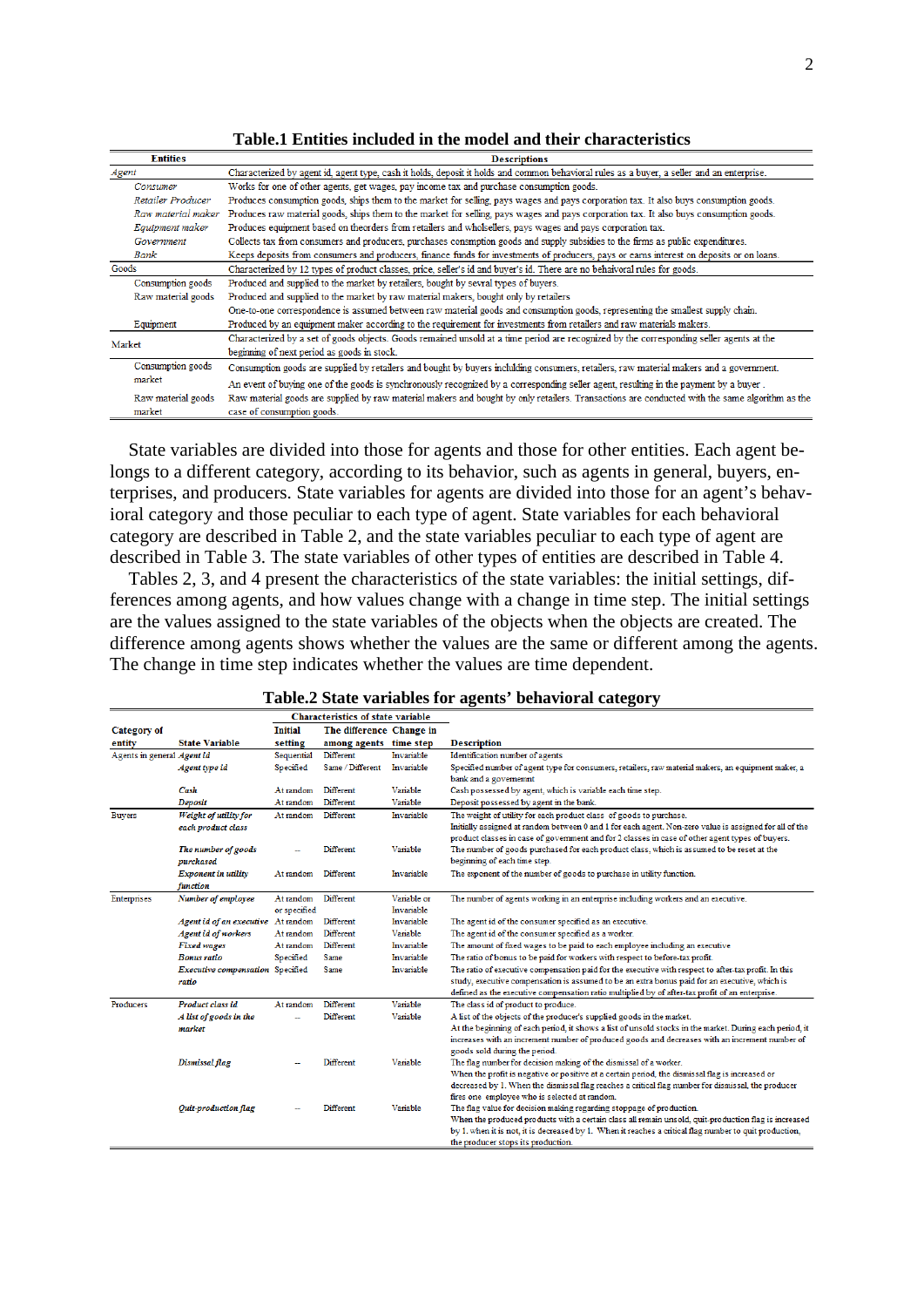|                 |                                                              | <b>Characteristics of state variable</b> |                                          |            |                                                                                                                                                                      |
|-----------------|--------------------------------------------------------------|------------------------------------------|------------------------------------------|------------|----------------------------------------------------------------------------------------------------------------------------------------------------------------------|
|                 |                                                              | <b>Initial</b>                           | The difference Change in                 |            |                                                                                                                                                                      |
| Entity          | <b>State Variable</b>                                        | setting                                  | among agents time step                   |            | <b>Description</b>                                                                                                                                                   |
| Consumer        | <b>Working</b> place                                         | At random                                | Different                                | Variable   | The agent id of the enterprise or government the consumer works for.                                                                                                 |
|                 | Marginal propesity to<br>consume                             | Specified                                | Same                                     | Invariable | The proportionality constant of disposable income after tax for the budget for purchasing<br>consumption goods.                                                      |
|                 | <b>Basic consumption</b>                                     | Specified                                | <b>Same</b>                              | Invariable | The minimum budget for purchasing consumption goods when withdrawal of deposit is assumed to<br>be <sub>0</sub>                                                      |
|                 | Withdrawal ratio                                             | At random                                | Different                                | Variable   | The ratio of money withdrawn from the deposit to purchase consumption goods.<br>It is randomly assigned for each agent at every period during the simulation.        |
| material makers | Retailer and Raw Prurchasing ratio                           | Specified                                | <b>Same</b>                              | Invariable | Percentage of accumulated profit for buying consumption goods.<br>The budget for consumption is determined as the purchasing ratio multiplied by accumulated profit. |
|                 | Proportionality constant At random<br>of production function |                                          | Different                                | Invariable | The proportionality of Cobb Douglas's production function.<br>This proportionality is express the technical capabilities of each enterprise in present model.        |
|                 | Investment flag                                              |                                          | <b>Different</b>                         | Variable   | The Flag number for deciding investment.<br>It increases or decreases by 1 depending on the producer's own stock in the market.                                      |
|                 | <b>Upper limit of the</b>                                    | Specified                                | Same                                     | Invariable | The upper limit for the number of issuance of long term loans at a time, the funds of which are                                                                      |
|                 | number of loans                                              |                                          |                                          |            | required for investment and financed by the bank. They cannot invest in equipment when their<br>number of loans has already reached this value.                      |
|                 | Equipment maker Price of equipment                           | Specified                                | ÷                                        | Invariable | The Price of equipment of one unit of equipment.                                                                                                                     |
|                 | Limit number of                                              | Specified                                |                                          | Invariable | The upper limit for production per period. When it receives orders more than this value, it does not                                                                 |
|                 | production per each<br>period                                |                                          |                                          |            | meet the demand by rejecting the order.                                                                                                                              |
| <b>Bank</b>     | Repayment period                                             | Specified                                | ш.                                       | Invariable | Repayment period of long term loan.                                                                                                                                  |
|                 | Interst rate on loans                                        | Specified                                | Ξ.                                       | Invariable | Interest rate on loans of producer for investment                                                                                                                    |
|                 | Interest rate on deposits                                    | Specified                                | ш,                                       | Invariable | Interest rate on deposits of producer and consumer.                                                                                                                  |
| Government      | Income tax rate                                              | Specified                                | ÷.                                       | Invariable | Income tax rate levied on consumers' income                                                                                                                          |
|                 | Corporation tax rate                                         | Specified                                |                                          | Invariable | Corporation tax rate levied on producer's profits                                                                                                                    |
|                 | Salary for public                                            |                                          |                                          | Variable   | Salary for workers who work for government which is determined as the average of payment for                                                                         |
|                 | workers                                                      |                                          |                                          |            | private-sector employees including bonus                                                                                                                             |
|                 | Ratio of market                                              | Specified                                |                                          | Invariable | Ratio of the budget for purchasing consumption goods in the market.                                                                                                  |
|                 | purchasing<br>Ratio of firm subsidy                          | Specified                                |                                          | Invariable | Ratio of the budget for subsidizing firms with no limitation of its use.                                                                                             |
|                 |                                                              |                                          |                                          |            | Table.4 State variables of other types of entities                                                                                                                   |
|                 |                                                              |                                          | <b>Characteristics of state variable</b> |            |                                                                                                                                                                      |
|                 |                                                              |                                          |                                          | Change in  |                                                                                                                                                                      |
| <b>Entity</b>   | <b>State Variable</b>                                        |                                          | Initial setting at create                | time step  | <b>Description</b>                                                                                                                                                   |
| Consumption     | Product class number                                         |                                          | Specified by the producer                | Invariable | Class number of product determined by the producer                                                                                                                   |
| goods           | Price                                                        |                                          | Specified by the producer                | Variable   | It is determined by the producer at every period.                                                                                                                    |
|                 | Seller's number                                              |                                          | Specified by the producer                | Invariable | The agent number of the producer who produced it                                                                                                                     |
|                 | Buyer's number                                               | No setting                               |                                          | Invariable | The agent number of the agent who bought it. It is determined when it was bought.                                                                                    |
| Material goods  | Product class number                                         |                                          | Specified by the producer                | Invariable | Class number of product determined by the producer                                                                                                                   |
|                 | Price                                                        |                                          | Specified by the producer                | Variable   | It is determined by the producer at every period.                                                                                                                    |
|                 | Seller's number                                              |                                          | Specified by the producer                | Invariable | The agent number of the producer who produced it                                                                                                                     |
|                 | Buyer's number                                               |                                          |                                          | Invariable | The agent number of agent who bought it. It is determined when it was bought.                                                                                        |
| Market          | A list of consumption<br>goods                               |                                          |                                          | Variable   | A list of consumption goods objects it holds                                                                                                                         |
|                 | A list of material goods                                     |                                          |                                          | Variable   | A list of material goods objects it holds                                                                                                                            |

**Table.3 State variables peculiar to each type of agent**

# *3. Process overview and scheduling*

The present model consists of three submodels: a funds circulation submodel, a price equilibrium submodel, and an investment submodel. The funds circulation submodel constitutes the fundamental structure of the model in which the latter two submodels are implemented. The model consists of three processes: initialization, where the objects of the entities are created and initialized; the sequence of seven actions performed by agents during each time step; and the calculation of the average GDP and other statistical data of macroeconomic indicators. The seven steps comprise the actions at the beginning of every time step, the production of raw materials, the production of consumption goods, purchasing of consumption goods, payment of wages, actions for investment, and the actions at the end of every time step. The pseudocode that describes this process is given in Fig 2, and the sequential events conducted by each type of entity during each time step are described in Fig. 3.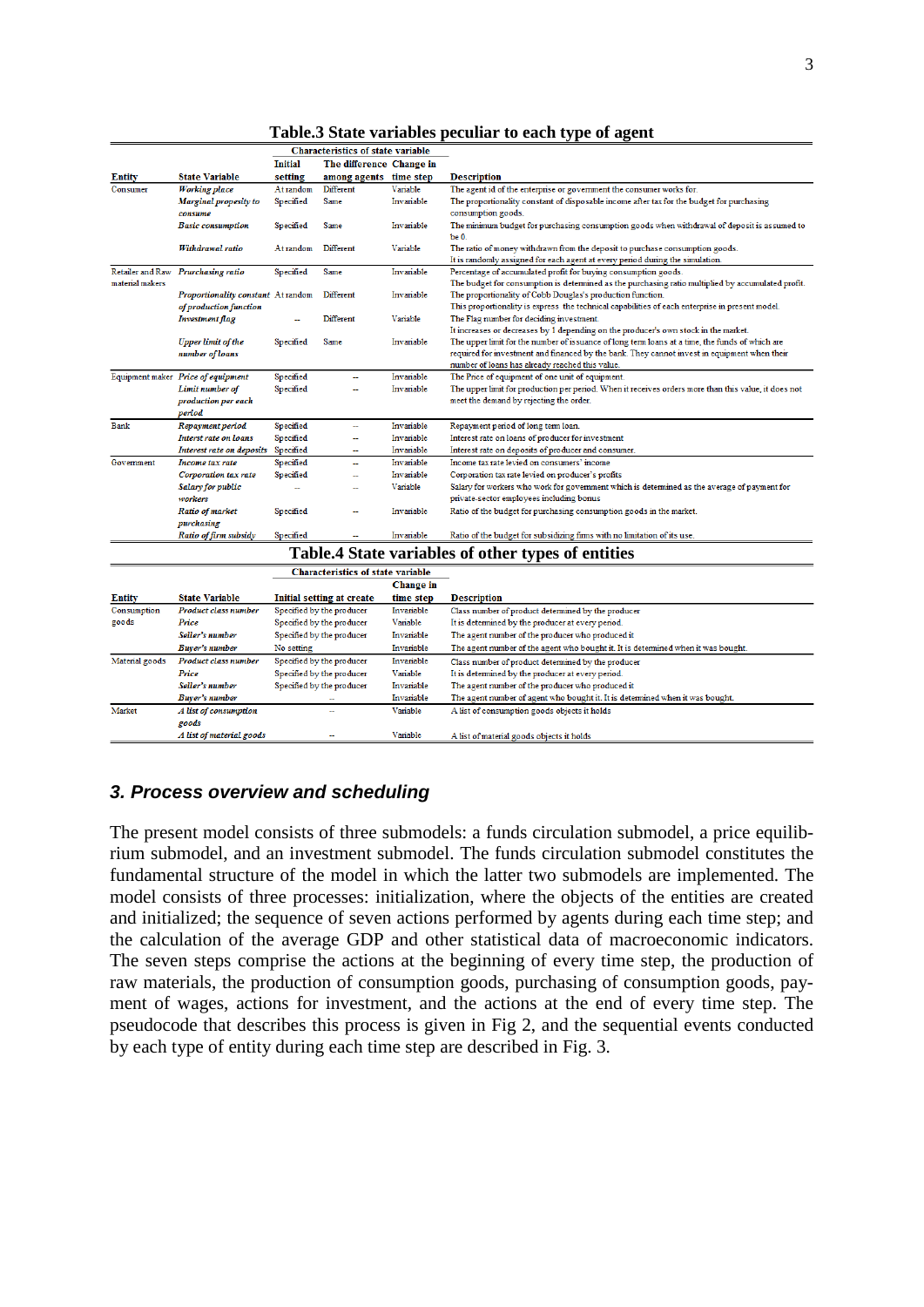## for period=0 to period bound

## if period=0 then

Initialize agents, set parameters, set initial conditions.

Agents do actions in the similar way as period>0 with some exceptions.

## else

- 1. Agents pay unpaid tax for the previous period, make a budget plan for expenditures.
- 2. Raw material makers decide the amount and price of products. They produce raw materials of several types, supply them to the market.
- 3. Retailers decide the amount and price of products, purchase raw materials. They produce products of several types, supply them to the market.
- 4. Agents except for the equipment maker and the bank purchase products in the market.
- 5. Retailers and raw material makers judge the necessity of investment on the basis of total sales in the previous periods. If necessary, they invest in equipment.
- 6. Each firm pays wages and executive compensation for workers and the executive. Government pays wages for public workers.
- 7. Each agent settles its accounts, calculating income or profit for the current term, based on which the amount of tax to be paid is determined.
- If necessary, each retailer dismisses a worker on the basis of profits for previous periods or decides to stop production of a certain type of products on the basis of its total sales.

Calculate GDP and input-output table by summing the accounts data of all agents.

## end for

Calculate average GDP for all periods.

### of 6.Step of wage 6.Step 2. Step 3. Step 4.Step of  $-7.$  Step 1. Step of of  $\frac{1}{2}$  $\circ$ f $\frac{1}{1}$  $\sigma$  $ending$ material paying starting consumption consumption invoetmont goods  $\frac{1}{1}$  goods processing of  $\alpha$ <sup> $\beta$ </sup> *i* goods nmeessing production purchasing fiscal period production fiscal period Consumer Tax navmen .<br>Consumption .<br>Wage Budget ennds  $\mathcal{L}(\mathcal{C})$ planning eceiving Settlement -<br>purchasine Material Tax paymen Retailer Sale mone: Production Budget aneh sein Wage paving Investment Settlement receiving -<br>Production  $(RE)$ planning Tax payment Raw-mater: Consumptio Sale money al -mak Budget ennds receiving .<br>Wage paying Investment Settlement  $(RA)$ planning -<br>pum hasine Tax paymen Equipment Production Budget maker .<br>Wage paying Sale monet Settlement  $(\mathbb{R})$ planning .<br>receiving Tax paymen Bank **Budget** Wage paying Return Settlement nlanning  $(F)$ to step 1 Consumption Tax collectio Government goods Wage paving **Budget** Settlement  $(\cap)$ purchasing planning Consumed Consumed Produced by and Produ and Produced Goods **RA** by RE by buyer **Material** good Materia Moved .<br>Եւօս **բ**ե enods an material tr Market Consumptio supplied buyer

### **Fig.2 Pseudocode of the model**

**Fig.3 The sequential events in each time step for each type of entity**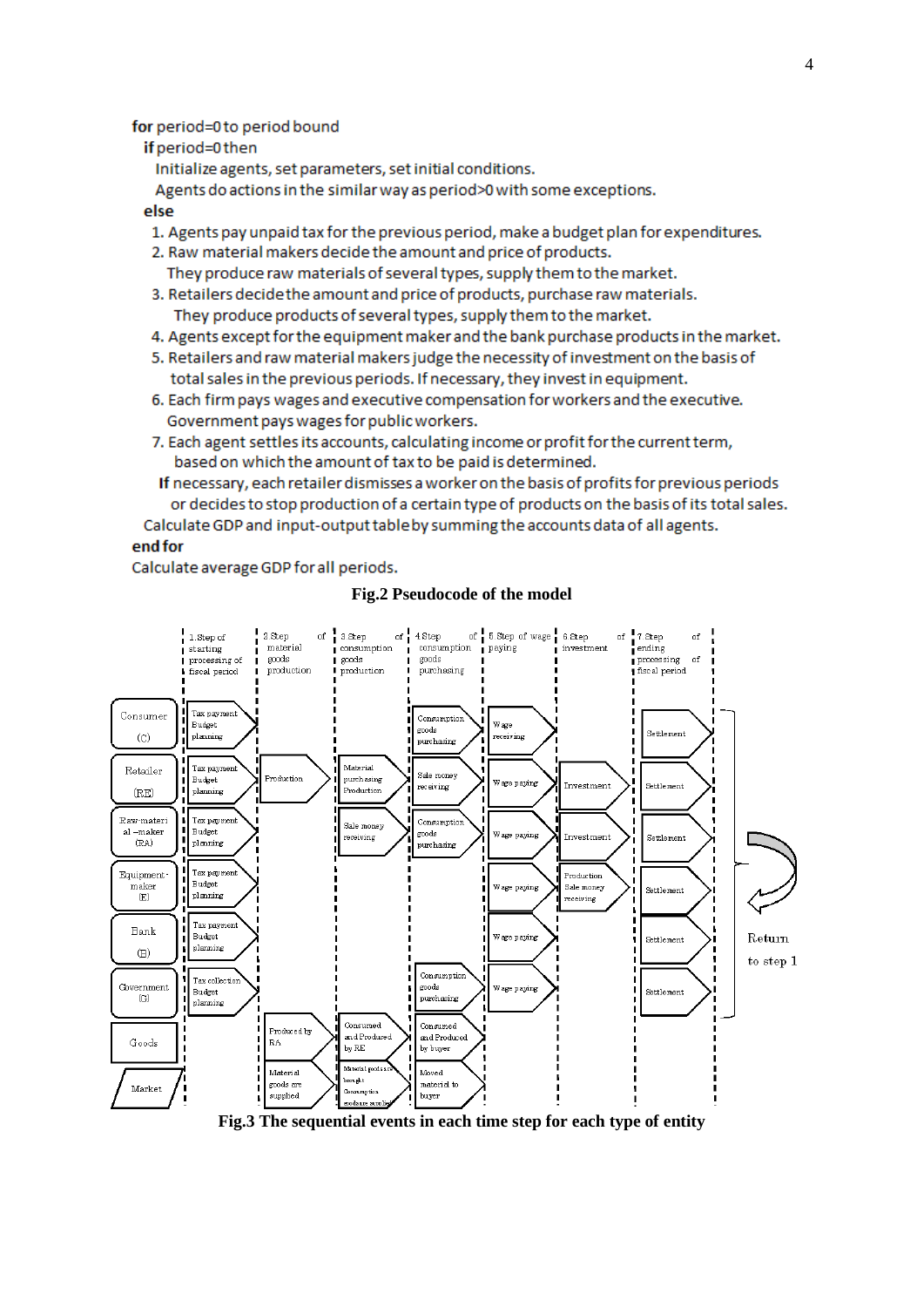# *4. Design concepts*

## *Basic principles***:**

The general concept underlying the model design of ABM is that the behavior of an artificial economic system can mimic the real-world behavior if the model structure and the structure of the real systems have a homomorphic relationship. This relationship is considered to be fulfilled when the structural factors of the modeled system are essentially the same as those of the real system with respect to the relevant macroscopic economic phenomenon. Therefore, ABM can be useful in describing the mechanism of a macroeconomic phenomenon by performing controlled experiments in which only one factor of interest varies at a time, while holding other factors constant. In this way, ABM clarifies the structural conditions necessary for the model to reproduce the macroeconomic phenomenon being studied.

### *Emergence:*

The modeled artificial systems should include heterogeneous and autonomous agents. Their behavioral rules might be similar, but the values of their state variables should be different. Therefore, the heterogeneous agents behave differently and interact with each other. Macroscopic phenomena emerge from these actions and interactions, which affects the microscopic behavior of the agents, resulting in a micro-macro link in the dynamics of the systems. In this way, artificial economic systems can behave as complex systems.

## *Adaptation:*

Retailers and raw material makers adjust the price and number of products they supply to the market by gauging the demand in the market. To do so, they observe the number of stock items that remain unsold at the end of each time step. These producers also use the market demand to adjust their production capacity and number of employees. In this way, the artificial economic systems in this study possess an internal adaptation mechanism.

### *Objectives*:

Consumers and producers hold their own objective functions, such as maximizing utility or profits.

### *Prediction:*

Retailers and raw material makers predict the total sales of their goods based on the sales figures from the ten most recent periods. Based on this prediction, they decide on the amount of production in the next time step so that the probability of goods being out of stock is less than 5%. When they decide to invest in equipment, they first predict the financial benefit of the investment by estimating the increase in profit gained from a one-unit increase of equipment and the subsequent increase in production capacity.

## *Sensing.*

Retailers and raw material makers gauge the market demand by observing the amount of goods still in stock at the end of each time step. They also calculate the optimal number of employees based on the profit of the current term, as well as the potential financial benefit of increasing or decreasing the number of employees and, therefore, their production capacity.

### *Interaction.*

The price equilibrium is loosely attained by the interaction between agents' purchasing actions and producers' actions when adjusting their production levels and product prices. In addition, the circulation of funds and the emergence of various macroeconomic indicators,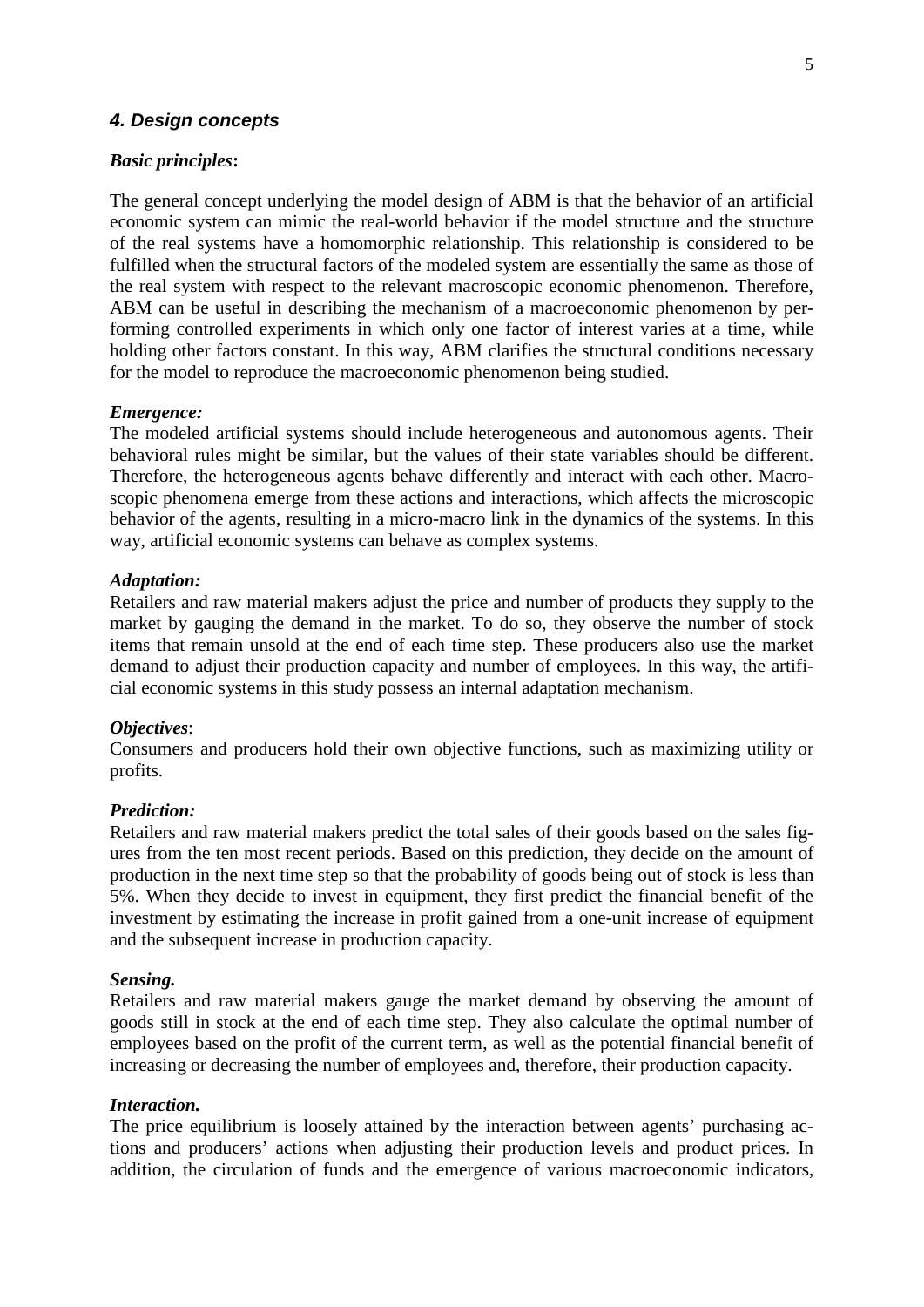such as GDP, are the result of the actions of agents and their interactions. The investment behavior is also a result of the interaction between buyers and producers.

## *Stochasticity*:

Various state variables are randomly defined at the start of the simulation or during the simulation. Typical examples are agents' initial funds, state variables that distinguish agents (e.g., product classes), production capacities, utility weights, and a consumer's workplace. These are defined using random numbers with a uniform distribution.

The order of agents' actions for the same type of agent is also defined by shuffling the set of agent id numbers using a uniform random number at every time step..

### *Observation*:

At the end of each time step, each agent settles its account using the double-entry bookkeeping method. An input-output table for the artificial system is defined by summing the calculated data for all agents. The macroeconomic indicators, such as GDP, tax revenue, total funds for each type of agent, total salaries paid by producers, and the total number of investments, are calculated based on the input-output table and other account data of the agents. In addition, statistical data, such as the total number of goods produced or bought during each time step, the average price of products, and the amount of funds circulated between the bank and other types of agents, are also calculated at the end of each time step. The average values of these data for the overall simulation can also be obtained and used for various types of analysis.

# *5. Initialization*

All state variables of the agents are initialized when the agent objects are created. These initial values are described in Table 5 and Table 6. An Agent id is sequentially assigned for each agent, but this number is only used to distinguish agents. Each agent object is initially assigned randomly to one of the types of agents.

| <b>Category of entity</b> | <b>State Variable</b>        | <b>Description</b>                        | <b>Initialization</b>   |
|---------------------------|------------------------------|-------------------------------------------|-------------------------|
|                           |                              |                                           |                         |
| Agents in general         | Agent id                     |                                           | --                      |
|                           | Agent type id                |                                           |                         |
|                           | Cash                         | --Consumer                                | 30000-50000             |
|                           |                              | --Retailer and raw material maker         | 80000-160000            |
|                           |                              | --Equipment maker                         | 200000-220000           |
|                           |                              | $-Rank$                                   | 96000000-104000000      |
|                           |                              | $-Govemment$                              | 10000                   |
|                           | Deposit                      |                                           | 0                       |
| <b>Buvers</b>             | Weight of utility for each   | $-C$ onsumer:                             | $0 - 1$                 |
|                           | product class                | --Producer and government                 | 0                       |
|                           | Exponent in utility function |                                           | $0 - 1$                 |
| Enterprises               | Number of employee           | $-$ Retailer                              | 4-5 at random           |
|                           |                              | -Raw material maker                       | 3                       |
|                           |                              | --Equipment maker                         | 2                       |
|                           |                              | $-$ Bank                                  |                         |
|                           | <b>Fixed wages</b>           |                                           | 7000-7500               |
|                           | Bonus ratio                  |                                           | 75%                     |
|                           | Executive compensation ratio |                                           | 95%                     |
| Producers                 | Product class id             |                                           | 2 classes are randomly  |
|                           |                              |                                           | assigned for each agent |
|                           |                              |                                           | between 1 and 6 at the  |
|                           |                              |                                           | start of simulation     |
|                           | Dismissal flag               | -Dismissal flag                           | 0                       |
|                           |                              | --Critical flag number for dismissal      | 5                       |
|                           | Quit-production flag         | -- Quit-production flag                   | 0                       |
|                           |                              | --Critical flag number to quit production | 20                      |

**Table.6 Initialization of state variables peculiar to each type of agents**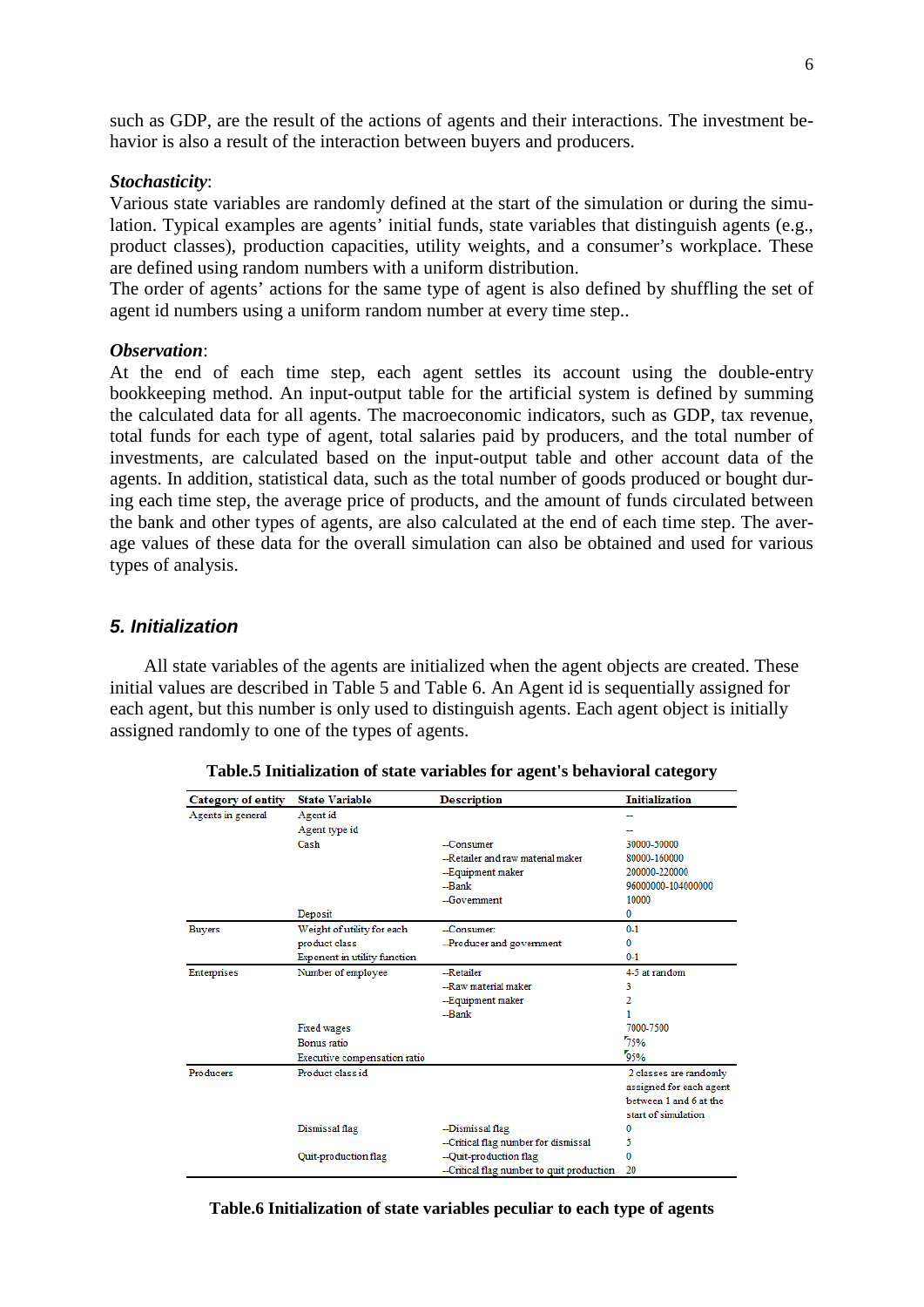| <b>Entity</b>    | <b>State Variable</b>          | <b>Description</b>                   | Initialization |
|------------------|--------------------------------|--------------------------------------|----------------|
| Consumer         | Working place                  |                                      |                |
|                  | Marginal propesity to consume  |                                      | 70%            |
|                  | Basic consumption              |                                      | 3000           |
|                  | Withdrawal ratio               |                                      | 0-50%          |
| Retailer and raw | Prurchasing ratio              |                                      | 70%            |
| material makers  | Proportionality constant of    | --Retailer                           | $8 - 18$       |
|                  | production function            | -Wholesaler                          | 50-150         |
|                  | Investment flag                | --Investment flag                    | 0              |
|                  |                                | --Critical number of investment flag | 20             |
|                  | Upper limit of the number of   |                                      | ٩              |
|                  | loans                          |                                      |                |
| Equipment maker  | Price of equipment             |                                      | 500000         |
|                  | Limit number of production per |                                      | 4              |
|                  | each period                    |                                      |                |
| Bank             | Repayment period               |                                      | 120            |
|                  | Interst rate on loans          |                                      | 3%             |
|                  | Interest rate on deposits      |                                      | 0.5%           |
| Government       | Income tax rate                |                                      | 20%(Standard)  |
|                  | Corporation tax rate           |                                      | 20%(Standard)  |
|                  | Salary for public workers      |                                      |                |
|                  | Ratio of market purchasing     |                                      | 60%(Standard)  |
|                  | Ratio of firm subsidy          | 40%(Standard)                        |                |

# *6. Input data*

No data from the real system is used as input data for the simulation.

# *7. Submodels*

## *7.1 Funds circulation submodel*

This submodel constitutes the fundamental structure of the model, the outline of which is described in the pseudocode presented in Fig. 2. The basic principles of the circulation of funds and additional behavioral rules are presented below.

## **(1) Basic principles of funds circulation.**

Consumers work for one of the other agents, receive wages, buy consumption goods produced by retailers, and pay income tax to the government. Retailers produce consumption goods using raw material goods supplied by raw material makers, where minimum units of supply chain processes are implemented in the model. The behavioral rules for the strategies of consumer purchasing and producers' production are described in the priceequilibrium submodel. Retailers and raw material makers invest in equipment when doing so will increase their profit. The investment strategies are described in investment submodel.

The government levies income tax and corporation tax, pays wages to public employees and conducts public expenditure, comprising market purchasing as an extreme case of efficient public spending and firm subsidies as an extreme case of inefficient public spending.

In this way, funds circulate among agents in the artificial economic systems as a result of agents' actions and interactions.

## **(2) Related behavioral rules.**

*(2)-1 Agents' behavioral rules for determining their consumption budget.* Every agent, other than the bank, determines a consumption budget at the beginning of each time step. The definitions of the budget are different each type of agent. For the consumer agent:

 $E_b^t = a + bI^t + r_{wd}^t D^t$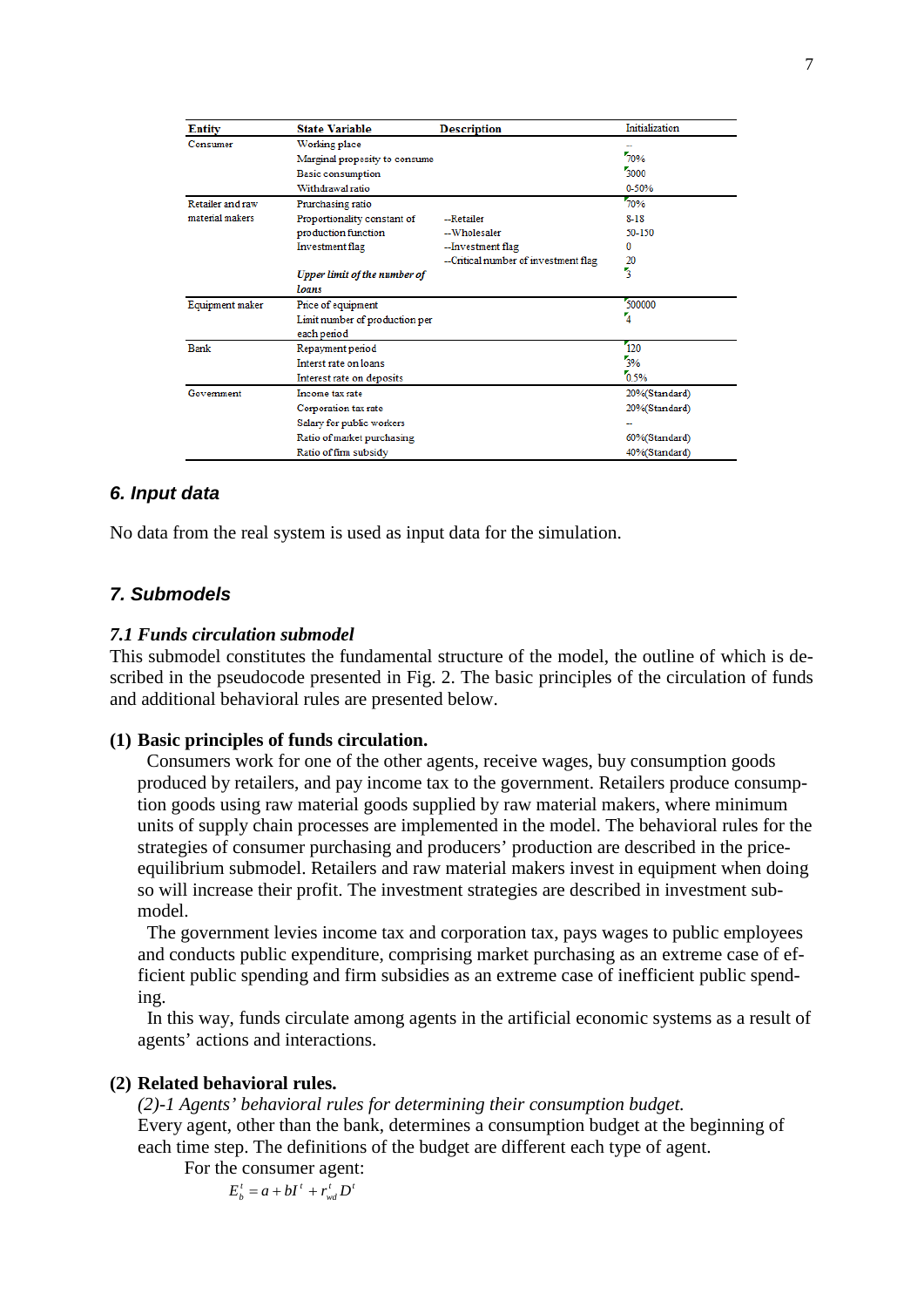where,  ${E_b}^t$ : Consumer's consumption budget

*a*: Basic consumption; *b:* Marginal propensity to consume;

 $I^t$ : after-tax income;  $r_{wd}$ : Withdrawal ratio;  $D^t$ : Bank deposit

For the producer agent: Purchasing ratio multiplied by the amount of internal funds For the government agent:

$$
E_b^t = E_{all_b}^t - wage_G^t
$$

where,  $E_h^t$ : Total public expenditure budget

 $E_{all}^{t}$  *b* : Total amount of tax revenue

 $wage_G^t$ : Total salaries paid to public employees

The budgets for market purchasing and for firm subsidies are defined as the ratio of the respective amount of public expenditure to the total budget.

## *(2)-2 Payment of salaries.*

 $\bigcirc$  Salaries paid by enterprises.

Each enterprise agent pays a fixed salary, a bonus, and executive compensation. The total amount paid as salaries depends on both the before-tax profit and accumulated profit, as given below:

$$
E'_{w} = \begin{cases} W_{f} & \text{if } \pi^{t-1} < 0 \\ W_{f} + W_{b}^{t-1} & \text{if } \pi^{t-1} > 0 \text{ and } AC < 0 \\ W_{f} + W_{b}^{t-1} + EC^{t-1} & \text{if } \pi^{t-1} > 0 \text{ and } AC > 0 \end{cases}
$$

where, *E<sup>t</sup> <sup>w</sup>*: Total salary amount

*Wf* : Fixed salary *Wb*: Bonus *EC*: Executive compensation *AC*: Accumulated profits The total amount of salaries paid to workers or to executives is given below.

 $W_c^t = W_f + W_b^{t-1}/ne$  *for* workers *t*  $C^t$  =  $W_f$  +  $W_b^{t-}$ 

 $W_c^t = W_f + W_b^{t-1}/ne + EC^{t-1}$  *for executives t*  $C^t_C = W_f + W_b^{t-1} / ne + EC^{t-1}$ 

> where, *W<sup>t</sup> <sup>c</sup>*: Total salaries paid to workers or to executives **ne**: The number of employees

# $\bigcirc$  Salaries paid by the government

The government pays fixed salaries to public workers based on the previously determined budget for wages.

# *(2)-3 Agents' behavioral rules for settling accounts at the end of each time step*

 $\bigcirc$  The rules for consumers

Consumers define the amount of income tax to be paid based on their income and remember this as the amount of unpaid tax:

*i tax*  $Tax_i = W_c^t r_i$ 

where, **Tax**<sub>i</sub>: The amount of income tax

 $r_{i\text{tar}}$ : The income tax rate

A part of consumers' income, including unpaid tax, is kept on hand as cash and deposited in the bank, as given below:

 $deposit = (1-b)(W_c^t(1-r_{i\_tax})) - a$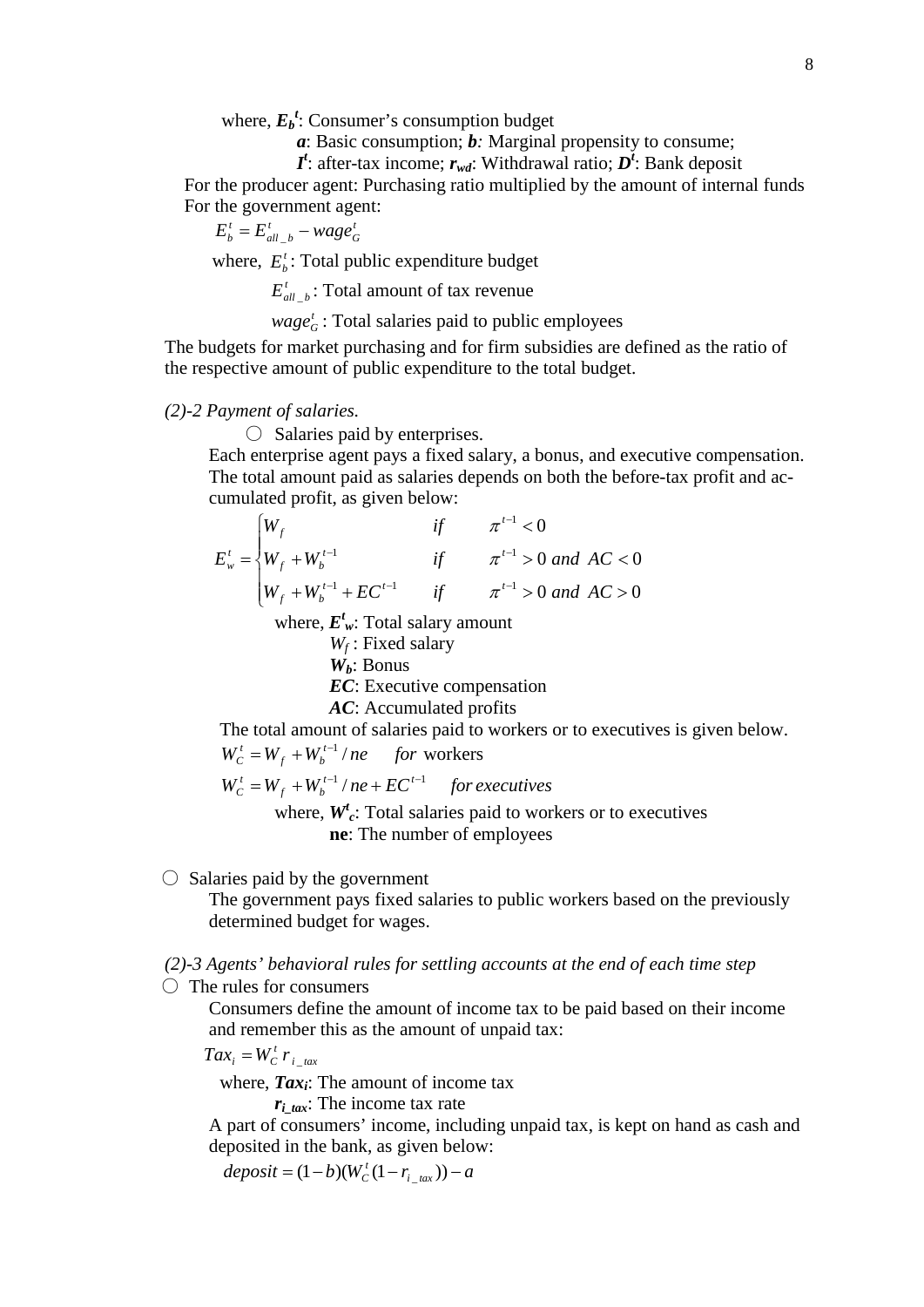$\bigcirc$  The rules for producers

Producers define their profit based on total sales and total expenses:

$$
Pr_p^t = S^t - (W_f + \sum co^t + int^t + dep^t)
$$
  
where,  $Pr_p$ : The profit before bonus  
S: Total sales  
 $\sum co$ : Total expenses for raw materials  
*int*: Interest to be paid  
*dep*: Depreciation expenses

Producers define the amount to be paid as bonuses to employees based on the profit before bonuses, as given below. They remember this as the amount of unpaid bonuses:

$$
W_b^t = Pr_p^t r_{\text{bonus}}
$$

where, *rbonus* : The ratio of bonus

Based on this value, they define their before-tax profit as given below:

$$
Pr_{a\_tax}^{t} = Pr_{p}^{t}(1 - r_{bounds})
$$

where, *Pr<sup>t</sup> a\_tax* : The before-tax profit

Then, they calculate the amount of corporation tax to be paid and remember this as the amount of unpaid tax:

$$
Tax_c = Pr_p^t(1 - r_{bonus})r_{c\_tax}
$$

where,  $Tax_c$ : The amount of corporation tax

 $r_{c\,tar}$  : The rate of corporation tax

Based on this value, they define their after-tax profit and executive compensation, and remember this as unpaid executive compensation:

*bonus*  $\mu$  *c\_tax*  $\mu$  *exec t*  $FC<sup>t</sup> = Pr<sub>p</sub><sup>t</sup>(1 - r_{bonus}) (1 - r_{c\_tax}) r_{c}$ 

where,  $r_{ecex}$ : The ratio of executive compensation

Extracting the executive compensation from their after-tax profit enables producers to define their accumulated profit, as given below:

 $P^1 + \Pr^t_p (1 - r_{bonus})(1 - r_{c\_tax})(1 - r_{ecex})$ *bonus*  $\mathcal{N}$ <sup>1</sup>  $\mathcal{N}_c$ <sub>*tax*</sub>  $\mathcal{N}$ <sup>1</sup>  $\mathcal{N}_c$   $\mathcal{N}_c$ *t*  $A c^{t} = A c^{t-1} + P r_{p}^{t} (1 - r_{bounds}) (1 - r_{c\_tax}) (1 - r_{c\_tax})$ 

 $\bigcirc$  The rules for the government

The government defines the total amount of tax revenue and expenses, and passes the resultant money on to the next period.

### *(2)-4 Others*

 $\bigcap$  The rules for dismissal

At the end of each time step, the retailer fires one of its employees if its dismissal flag reaches a critical value. The employee to be fired is selected at random and is assigned to the producer with the largest accumulated profit.

 $\circ$  The rules for stopping production and for bankruptcy

At the end of each time step, the producer stops production of a certain class of product if its flag reaches a critical value. When a producer stops all its product classes, it then goes bankrupt and a new producer object is created with new initial variables.

## *7.2. Price equilibrium submodel*

The present model mimics the price equilibrium in the market according to the following two principles.

(1) Lowest-price-oriented purchasing strategy by buyers.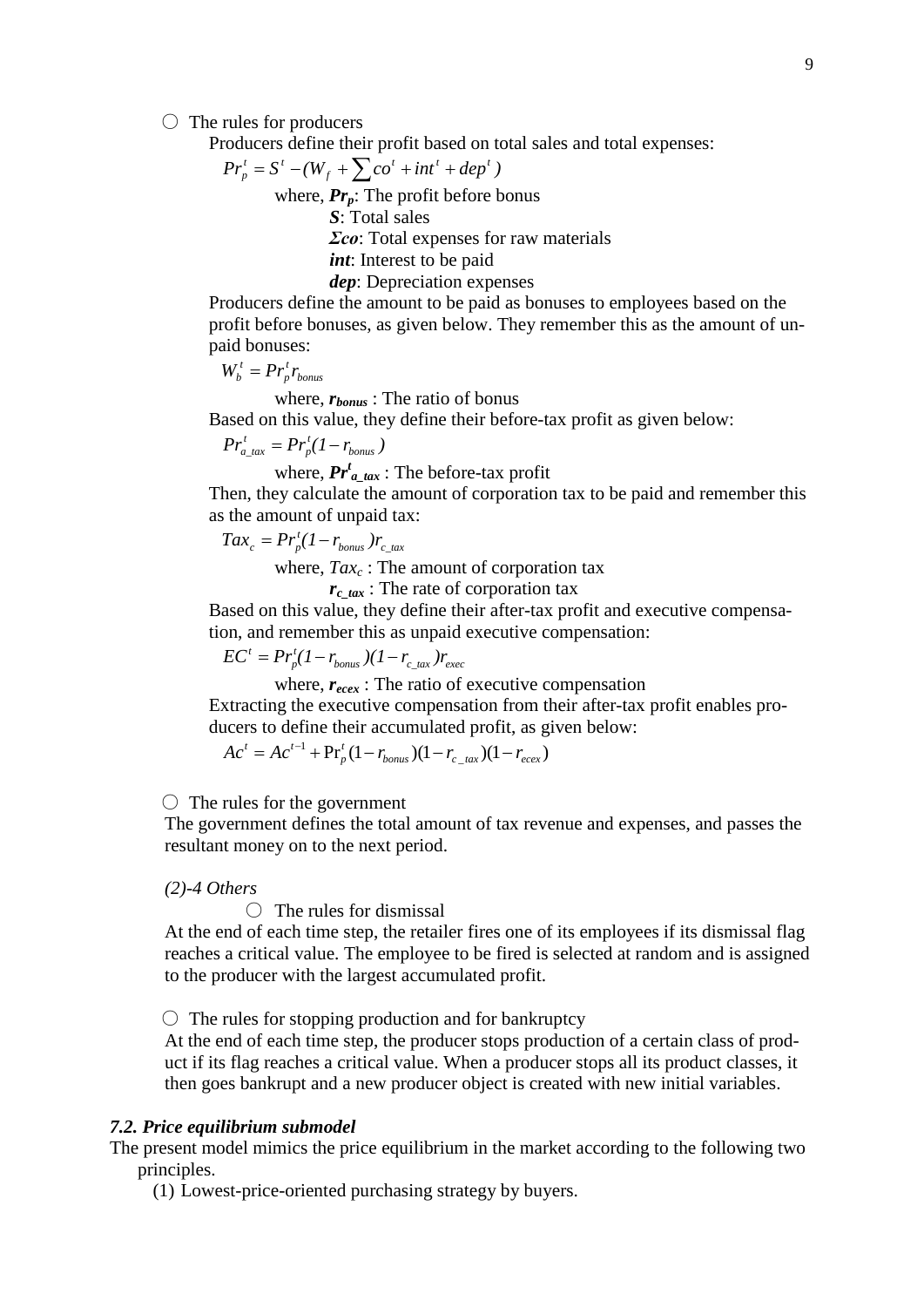All buyers purchase consumption goods within the limits of their consumption budget. If there are products within same product class, but with different prices, they will select the cheapest of them. The consumption goods bought are indexed by buyer's id and are removed from the market and moved to the buyer. In addition, consumers purchase products to maximize their utility within the limit of their consumption budget.

max 
$$
u = \sum_i w_i x_i^{\alpha}
$$
 *s.t.*  $\sum_i p_i^t x_i \le E_b^t$   
where,  $w_i$ : The weight of utility for each product of class *i*  
 $x_i$ : The number of products to purchase  
 $p_i$ : The price of a product

*α*: An exponent of *xi*

(2) Stock-control-oriented production strategy by sellers.

(2)-1 The behavioral rules used by producers to determine the price of their products.

The price of a product is defined according to the number of products in stock and the amount bought in the market.

$$
p^{t_i} = \begin{cases} (1+\gamma_i)p^{t-1_i} & \text{if} & s_i^{t-1} = 0\\ (1-\gamma_d)p^{t-1_i} & \text{if} & s_i^{t-1} > 0 \text{ and } p^{t-1_i} < p^{t-1}_{avei} \end{cases}
$$

where, *γi*: The ratio of a price increasing

*γd*: The ratio of a price decreasing

 $s^{t-1}$ . The amount of goods in stock at the end of previous period *pt-1 avei*: The average price of goods bought in the market in the previous period

(2)-2 The strategy for amount to be produced (the production plan)

--The number of products to be produced in a given period is defined so that the probability of goods being out of stock is 5%:

$$
q_{\rm si}^t = q_{\mu i}^t + 1.65 q_{\sigma i}^t
$$

where,  $q^t_{si}$ : Target number of goods in stock

 $\overline{q}^t_{\mu i}$ : Average sales during the past ten periods

 $q'_{\sigma i}$ : Sigma of total sales during the past ten periods

--Producers decide on the number of products to produce according to the number of products in stock, adjusting their target as shown below.

$$
q'_{i} = \begin{cases} q'_{s_{i}}(1+\varepsilon) & \text{if} & s_{i}^{t-1} = 0\\ q'_{s_{i}}(1-\varepsilon) - s_{i}^{t-1} & \text{if} & s_{i}^{t-1} > 0 \end{cases}
$$
  
If  $q'_{i} > Y_{i}(K, L)$   $q'_{i} = Y_{i}(K, L)$ 

where,  $q^t$ *i*: The amount of production

*ε*: The ratio of changing amount of production

 $Y_i(K, L) = A_i K^{\alpha} L^{1-\alpha}$ : Production capacity

*K*: The number of units of equipment for production

- *L*: The number of employees
- *A*: A proportionality constant

## **7.3. Investment submodel**